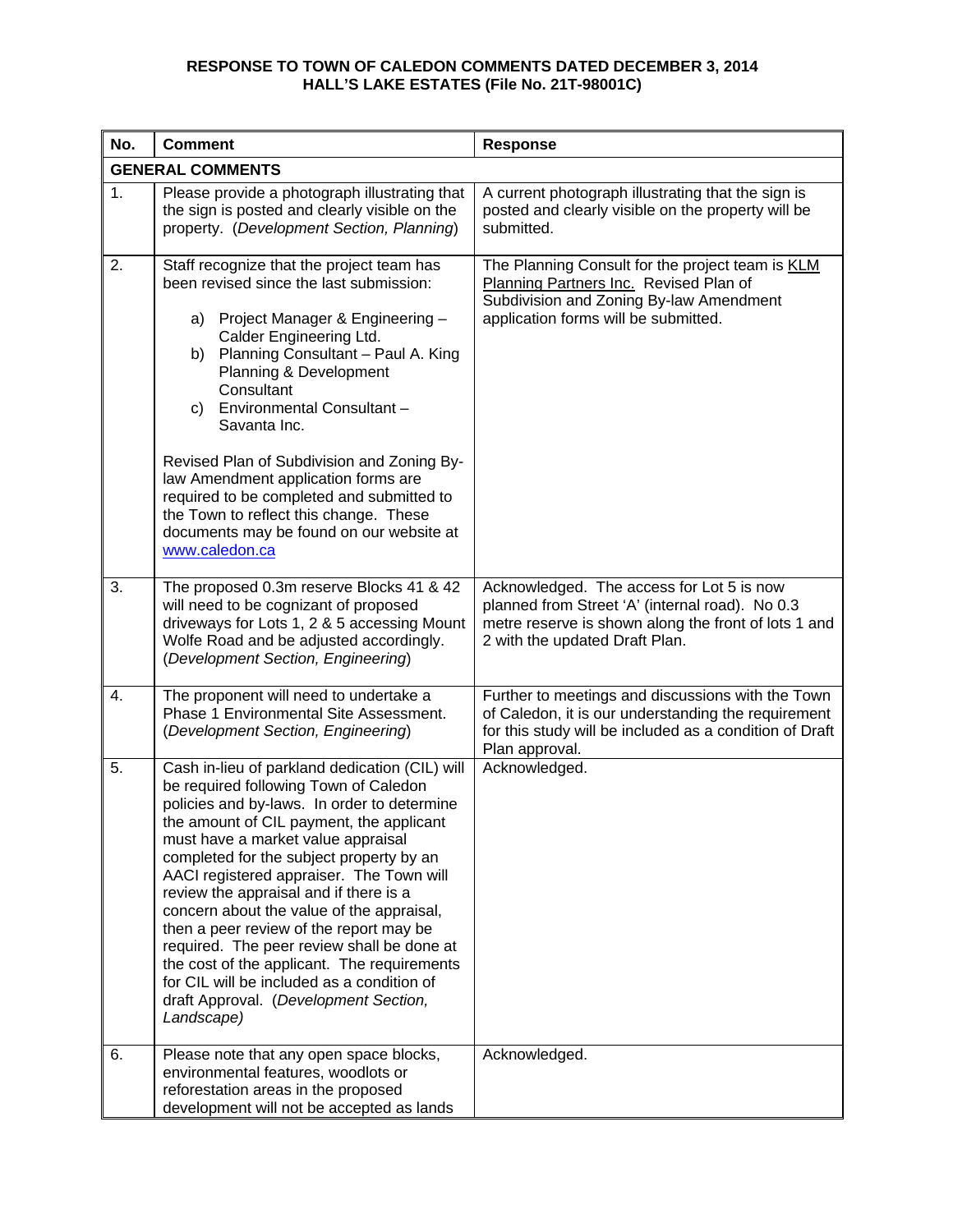|     | contributing to the parkland dedication<br>requirements. (Development Section,<br>Landscape)                                                                                                                                                                                                                                                                             |                                                                                                                                                                                                                                                                                                                                                                                                    |
|-----|--------------------------------------------------------------------------------------------------------------------------------------------------------------------------------------------------------------------------------------------------------------------------------------------------------------------------------------------------------------------------|----------------------------------------------------------------------------------------------------------------------------------------------------------------------------------------------------------------------------------------------------------------------------------------------------------------------------------------------------------------------------------------------------|
| 7.  | Please contact the Ministry of Natural<br>Resources to ensure compliance with the<br>Endangered Species Act. (Development<br>Section, Planning and Toronto and Region<br>Conservation Authority)                                                                                                                                                                         | Consultation with the Ministry of Natural Resources<br>on this matter is on-going.                                                                                                                                                                                                                                                                                                                 |
| 8.  | Additional information is required with<br>respect to the nitrate loading on surrounding<br>wells within the area. Please note that this<br>information will be required to be peer<br>reviewed at the sole cost of the owner.<br>(Development, Planning)                                                                                                                | Further to the Technical Meeting with Town of<br>Caledon and Toronto and Region Conservation on<br>January 19 <sup>th</sup> , 2015, we are requesting the need for<br>a peer review be rescinded. Information pertaining<br>to nitrate loading on the surrounding wells is<br>provided in the updated Scoped Hydrogeology<br>Study which has been signed and sealed by a<br>professional engineer. |
|     | DRAFT ZONING BY-LAW AMENDMENT                                                                                                                                                                                                                                                                                                                                            |                                                                                                                                                                                                                                                                                                                                                                                                    |
| 9.  | With the next submission, please prepare<br>and submit a revised draft Zoning By-law to<br>be consistent with the draft plan. To this<br>end, staff will require two (2) draft By-laws:                                                                                                                                                                                  | Two (2) Zoning By-laws have been prepared and<br>will be submitted. One will amend the in effect<br>Town of Caledon Zoning By-law 87-250 and the<br>other will amend the future (not in effect) Town of<br>Caledon Zoning By-Law 2006-50.                                                                                                                                                          |
|     | The first, formatted to revise Zoning By-<br>$\bullet$<br>law 87-250, as amended; and<br>The second, formatted to revise Zoning<br>$\bullet$<br>By-law 2006-50, as amended. This<br>second draft By-law is required in the<br>event that the Oak Ridges Moraine<br>Conformity By-law (By-law 2008-50) is<br>approved by the Minister.<br>(Development Section, Planning) |                                                                                                                                                                                                                                                                                                                                                                                                    |
| 10. | Please note that the formatting, text,<br>standards, general applicability and<br>provisions differ between these By-laws;<br>therefore, the proposed by-laws will most<br>likely differ in content. (Development<br>Section, Planning)                                                                                                                                  | Two (2) Zoning By-laws have been prepared and<br>will be submitted. One will amend the in effect<br>Town of Caledon Zoning By-law 87-250 and the<br>other will amend the future (not in effect) Town of<br>Caledon Zoning By-Law 2006-50.                                                                                                                                                          |
| 11. | Please ensure that appropriate Official Plan<br>policies are incorporated in the Zoning By-<br>law, including, but not limited to, Section<br>7.1.9.10: Environmental Zones 1 to 5, and<br>reforested areas outside structure<br>envelopes shall be zoned as natural areas<br>in the implementing Zoning By-law.<br>(Development Section, Planning)                      | Both proposed Zoning By-laws take into account<br>the noted policies of the official plan. Natural areas<br>are delineated on the zoning schedule and<br>provisions within the By-law ensure their<br>protection.                                                                                                                                                                                  |
| 12. | Stormwater management facilities are to be<br>zoned separately within the Zoning By-law.<br>(Development Section, Planning)                                                                                                                                                                                                                                              | SWM facilities have been zoned HL Hazard Land<br>Zone in the By-law to amend Zoning By-law 87-250<br>and zoned EPA1(405) Environmental Policy Area 1<br>- (405) in the By-law to amend Zoning By-law                                                                                                                                                                                               |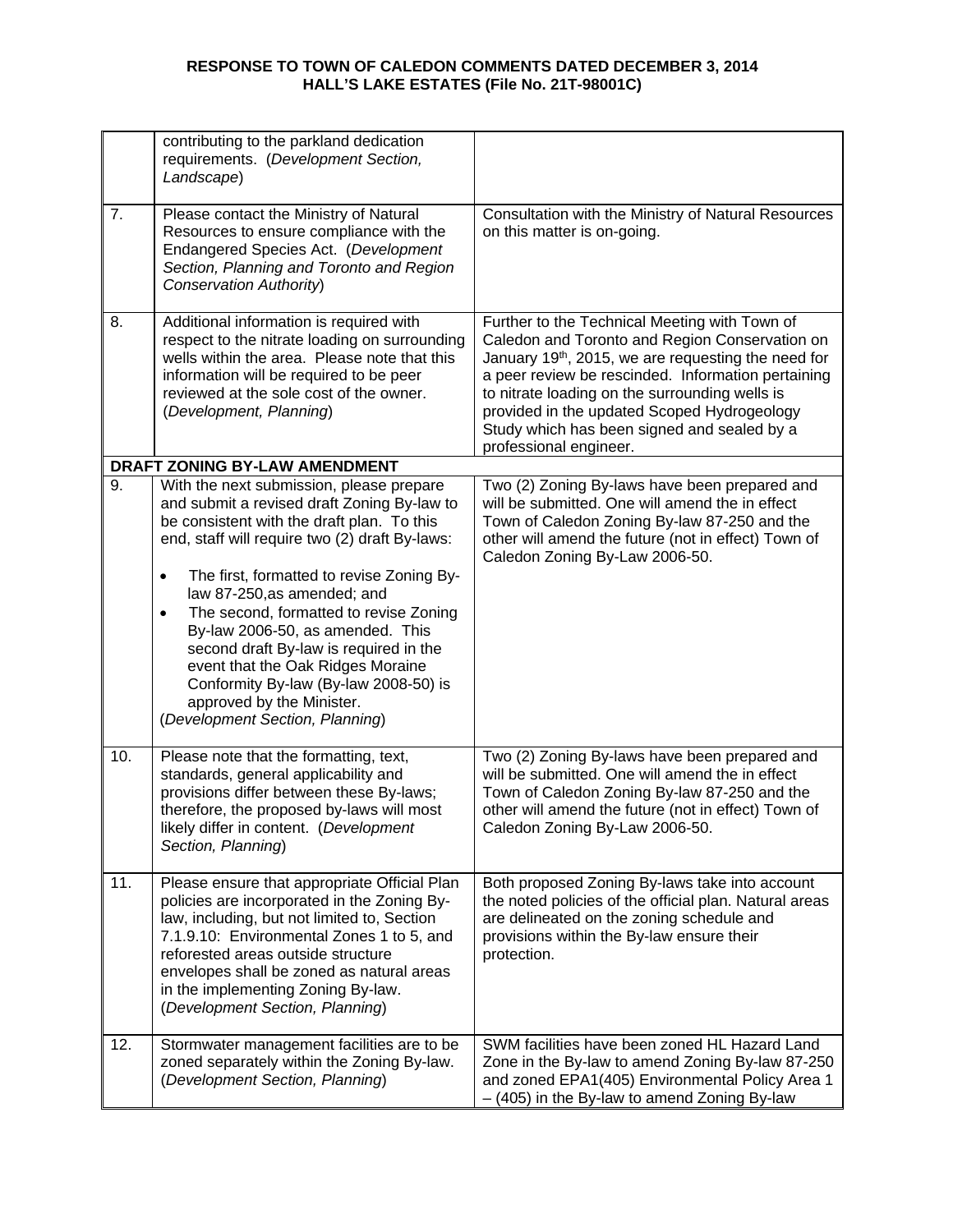|     |                                                                                                                                                                                                                                                                                                                                                                                                                                                                                                                                                                                                                                                                                                                                                                                                                        | 2008-50. Refer to Planning Justification Report<br>prepared and submitted by KLM Planning Partners. |
|-----|------------------------------------------------------------------------------------------------------------------------------------------------------------------------------------------------------------------------------------------------------------------------------------------------------------------------------------------------------------------------------------------------------------------------------------------------------------------------------------------------------------------------------------------------------------------------------------------------------------------------------------------------------------------------------------------------------------------------------------------------------------------------------------------------------------------------|-----------------------------------------------------------------------------------------------------|
| 13. | When drafting the proposed by-law to<br>amend Zoning By-law 2006-50, as<br>amended, please review the existing parent<br>zones (i.e. RE, EPA) as well as the existing<br>exception zones to determine if there is a<br>zone which may be applied to the property<br>(in lieu of creating a new zone). If so,<br>please explain its applicability in the<br>Planning Rationale with the next<br>submission. (Development Section,<br>Planning)                                                                                                                                                                                                                                                                                                                                                                          | The lands are proposed to be zoned RE Estate<br>Residential with site specific exceptions.          |
|     | SUBMISSION MATERIAL COMMENTS (Section 7.1.18, Town of Caledon Official Plan)                                                                                                                                                                                                                                                                                                                                                                                                                                                                                                                                                                                                                                                                                                                                           |                                                                                                     |
| 14. | As per Section 7.1.18.2.a, a legal boundary<br>survey is required to be submitted. A survey<br>was not included in the submission. Please<br>ensure that a survey is provided with the<br>next submission. (Development Section,<br>Planning)                                                                                                                                                                                                                                                                                                                                                                                                                                                                                                                                                                          | Acknowledged.                                                                                       |
| 15. | As per Section 7.1.18.2.c a Topographic<br>Map is required illustrating:<br>Minimum 1.0 m contour intervals and<br> a)<br>0.5.m contour interpolations;<br>Spot elevations shown on roads, water<br>b)<br>surfaces, hilltops, wetlands and other<br>flat areas;<br>Principal cultural and drainage features<br>C)<br>and extend a minimum of 100 m beyond<br>the applicants' property boundary;<br>The date of the information shown.<br>d)<br>Map 2 (Topography) of the Technical Maps<br>package includes the required contour<br>lintervals. The map does not include spot<br>elevations (item ii), or the date of the<br>information (item iv). Also, staff cannot<br>confirm the extent of the mapping beyond the<br>applicants' property boundary as the map is<br>not scalable. Please clarify these items with | The Topographic Map has been updated and will<br>be submitted.                                      |
|     | your next submission. (Development                                                                                                                                                                                                                                                                                                                                                                                                                                                                                                                                                                                                                                                                                                                                                                                     |                                                                                                     |
| 16. | Section, Planning)<br>As per Section 7.1.18.2.d, a Slope Map is<br>required, showing slopes classified as<br>follows: 0-1%, 2-5%, 6-10%, 11-15% and<br>greater than 25%.<br>Map 3 (Slope Map) of the Technical Maps<br>package includes the required slope<br>classifications; however, the categories<br>need to be adjusted slightly to reflect the                                                                                                                                                                                                                                                                                                                                                                                                                                                                  | The Slope Map has been updated and will be<br>submitted.                                            |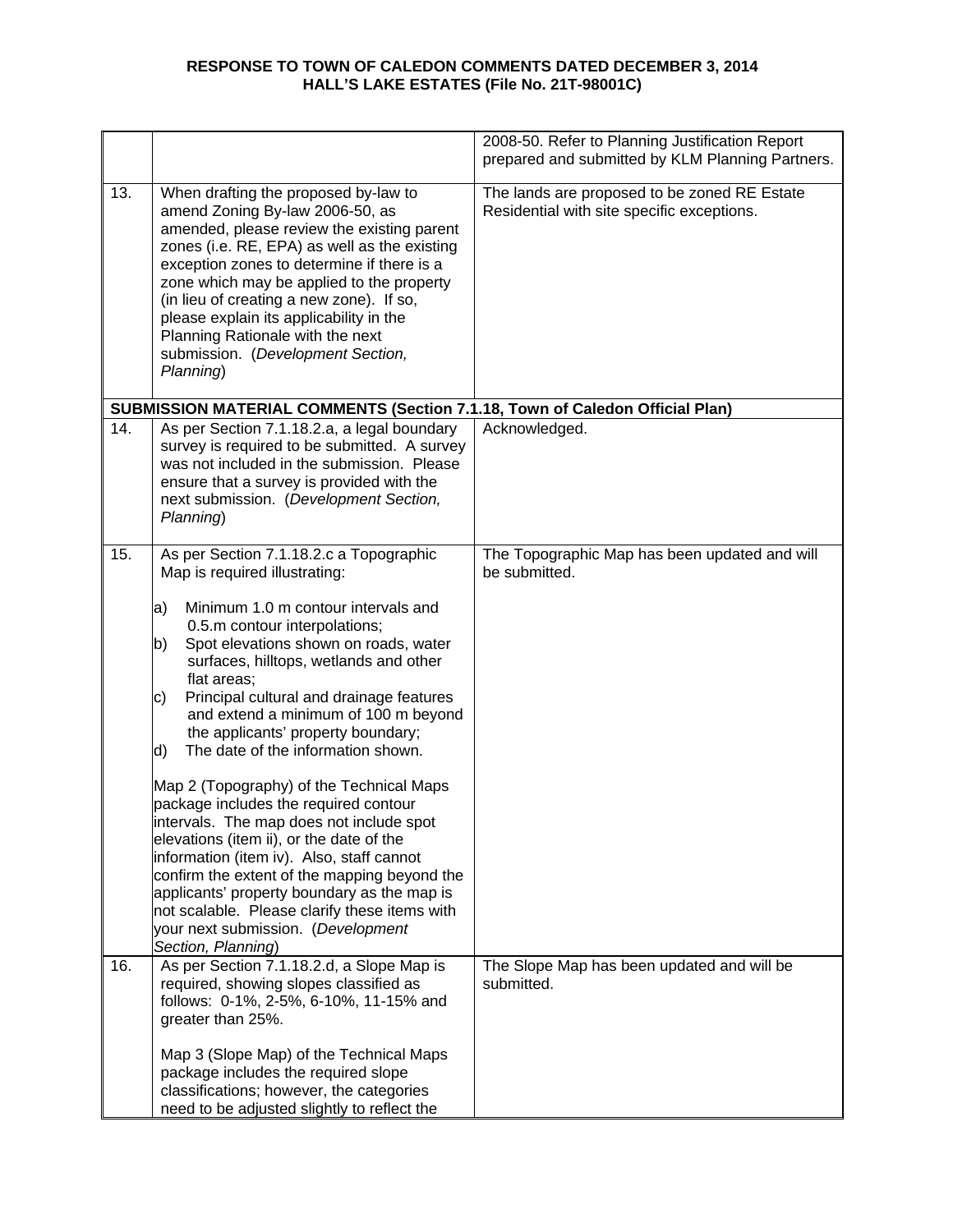|     | categories above, as noted in the Town's<br>Official Plan. For example, the second<br>category identifies slopes of 1% to 5%,<br>whereas the category is to reflect 2% to 5%.<br>Please adjust accordingly. (Development<br>Section, Planning)                                                                                                                                                                                                                                                                                                                                                                                                                                            |                                                                                    |
|-----|-------------------------------------------------------------------------------------------------------------------------------------------------------------------------------------------------------------------------------------------------------------------------------------------------------------------------------------------------------------------------------------------------------------------------------------------------------------------------------------------------------------------------------------------------------------------------------------------------------------------------------------------------------------------------------------------|------------------------------------------------------------------------------------|
| 17. | As per Section 7.1.18.2.e, a Soil and Soil<br>Drainage Classification Map is required,<br>correlated with geotechnical site data and<br>borehole locations clearly marked and<br>differentiated.                                                                                                                                                                                                                                                                                                                                                                                                                                                                                          | Acknowledged                                                                       |
|     | Map 4 (Boreholes) and Map 10 (Soils<br>Mapping) of the Technical Maps package<br>contains the information as required in this<br>policy. (Development Section, Planning)                                                                                                                                                                                                                                                                                                                                                                                                                                                                                                                  |                                                                                    |
| 18. | As per Section 7.1.18.2.f, a Surface<br>Hydrology Map is required, illustrating:<br>a) Watersheds, microdrainage and surface<br>water;<br>b) Areas with seasonal water tables 0-0.5m<br>and 0.5m o 1.5m below the ground<br>surface;<br>c) All ponds, marshes, swamps, streams,<br>intermittent ponds and drainage<br>courses; and,<br>d) Regional flood and fill lines.<br>Map 5A (Existing Drainage Boundaries Site)<br>and Map 5B (Existing Drainage Boundaries<br>External) of the Technical Maps package,<br>contain most of the information noted above.<br>Please label the wetlands on site and also<br>identify the regional flood/fill line.<br>(Development Section, Planning) | The Surface Hydrology Map(s) have been updated<br>and will be submitted.           |
| 19. | As per Section 7.1.18.2.g, a Vegetation and<br>Wildlife Ecology Map is required, describing<br>native and cultural vegetation and principal<br>wildlife habitats and ecology (including<br>fisheries habitat information).<br>Map 7 (Vegetation, ORMCP, KNHF and<br>MVPZ Features) of the Technical Maps<br>package, contains information regarding<br>vegetation, but does not include wildlife<br>habitat. Please update the map to reflect<br>wildlife habitat information. (Development<br>Section, Planning)                                                                                                                                                                         | The Vegetation and Wildlife Ecology Map has been<br>updated and will be submitted. |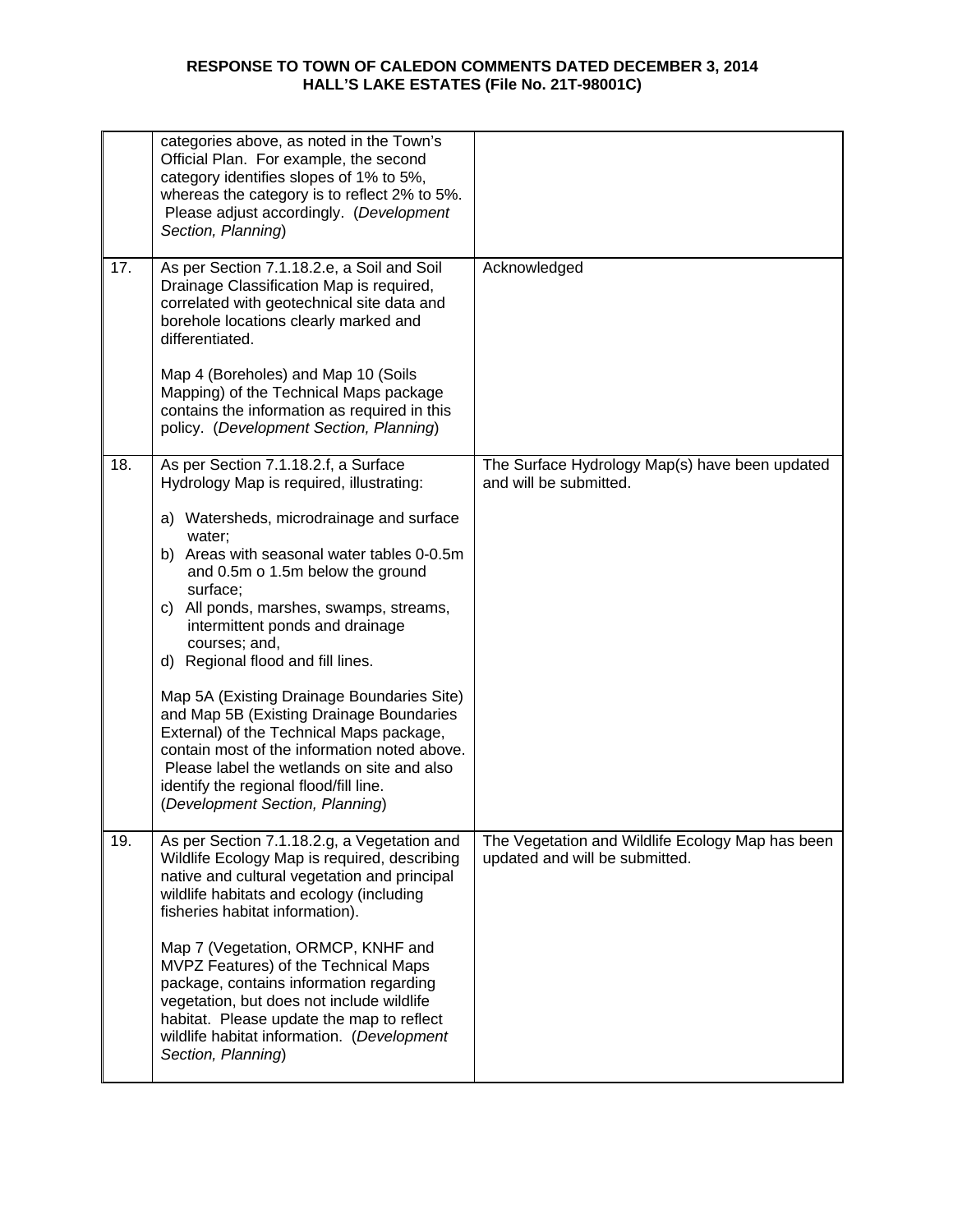| 20. | As per Section 7.1.18.2.h, an Environmental<br>Summary Map is required, illustrating:                                                                                                                                                                                                                                                                                                                                                                                                                                                                                                                                                                                                                                                                                                                                                                                                                                                                                                                                                                                                                                                                                                                  | The Environmental Summary Map has been<br>updated and will be submitted.                                                                                                                                                                                                                               |
|-----|--------------------------------------------------------------------------------------------------------------------------------------------------------------------------------------------------------------------------------------------------------------------------------------------------------------------------------------------------------------------------------------------------------------------------------------------------------------------------------------------------------------------------------------------------------------------------------------------------------------------------------------------------------------------------------------------------------------------------------------------------------------------------------------------------------------------------------------------------------------------------------------------------------------------------------------------------------------------------------------------------------------------------------------------------------------------------------------------------------------------------------------------------------------------------------------------------------|--------------------------------------------------------------------------------------------------------------------------------------------------------------------------------------------------------------------------------------------------------------------------------------------------------|
|     | a) Major constraints and opportunities for<br>estate residential development;<br>b) The boundaries of Policy Areas and<br>landforms;<br>c) The boundaries of Environmental Zones<br>1 to 5 (EZ 1-5);<br>d) Regional flood and fill lines;<br>e) Soils with rapid and restricted<br>percolation rates;<br>Poorly or very poorly drained areas;<br>f)<br>g) Slopes greater than 10%, 15% and 25%;<br>h) Areas with seasonal water table 0 to 0.5<br>m and 0.5 m to 1.5 m below the ground<br>surface;<br>Key Natural Heritage Features, Key<br>i)<br>Hydrologic Features and their<br>associated Minimum Vegetation<br>Protection Zone; and,<br>Other special features or sensitive<br>j)<br>areas.<br>Map 8 (Environmental Constraints) of the<br>Technical Maps package contains some of<br>the information noted above. Please add<br>the following items to the map; Policy Area<br>and landforms (item ii), the regional flood/fill<br>lines (item iv), soils with rapid and restricted<br>percolation rates (item v), poorly or very<br>poorly drained areas (item vi), as well as<br>areas with seasonal water tables and their<br>classification (item viii). (Development<br>Section, Planning) |                                                                                                                                                                                                                                                                                                        |
| 21. | As per Section 7.1.18.2.j, a Stormwater<br>Management/Grading Plan illustrating the<br>proposed stormwater management facilities<br>location and grading proposals for structure<br>envelopes and roads.                                                                                                                                                                                                                                                                                                                                                                                                                                                                                                                                                                                                                                                                                                                                                                                                                                                                                                                                                                                               | Stormwater Management/Grading Plans have<br>been prepared and will be submitted.                                                                                                                                                                                                                       |
|     | Map 6 (Proposed Drainage Boundaries) of<br>the Technical Maps package, contains some<br>of the above-noted information. Please add<br>the location of the stormwater management<br>facilities (if any) to the plan. (Development<br>Section, Planning)                                                                                                                                                                                                                                                                                                                                                                                                                                                                                                                                                                                                                                                                                                                                                                                                                                                                                                                                                 |                                                                                                                                                                                                                                                                                                        |
| 22. | As per Section 7.1.18.2.k, an Environmental<br>Management/Reforestation Plan is required<br>which:<br>Identifies proposed areas and methods<br>a)<br>of reforestation;<br>Recommends appropriate protection and<br>b)                                                                                                                                                                                                                                                                                                                                                                                                                                                                                                                                                                                                                                                                                                                                                                                                                                                                                                                                                                                  | It was agreed that reforestation on the site will be<br>undertaken by the TRCA. Reforestation will occur<br>on blocks to be conveyed to the TRCA and may<br>occur on some lot areas outside the structure<br>envelope. The proposed density bonus lots have<br>been labelled on the appropriate plans. |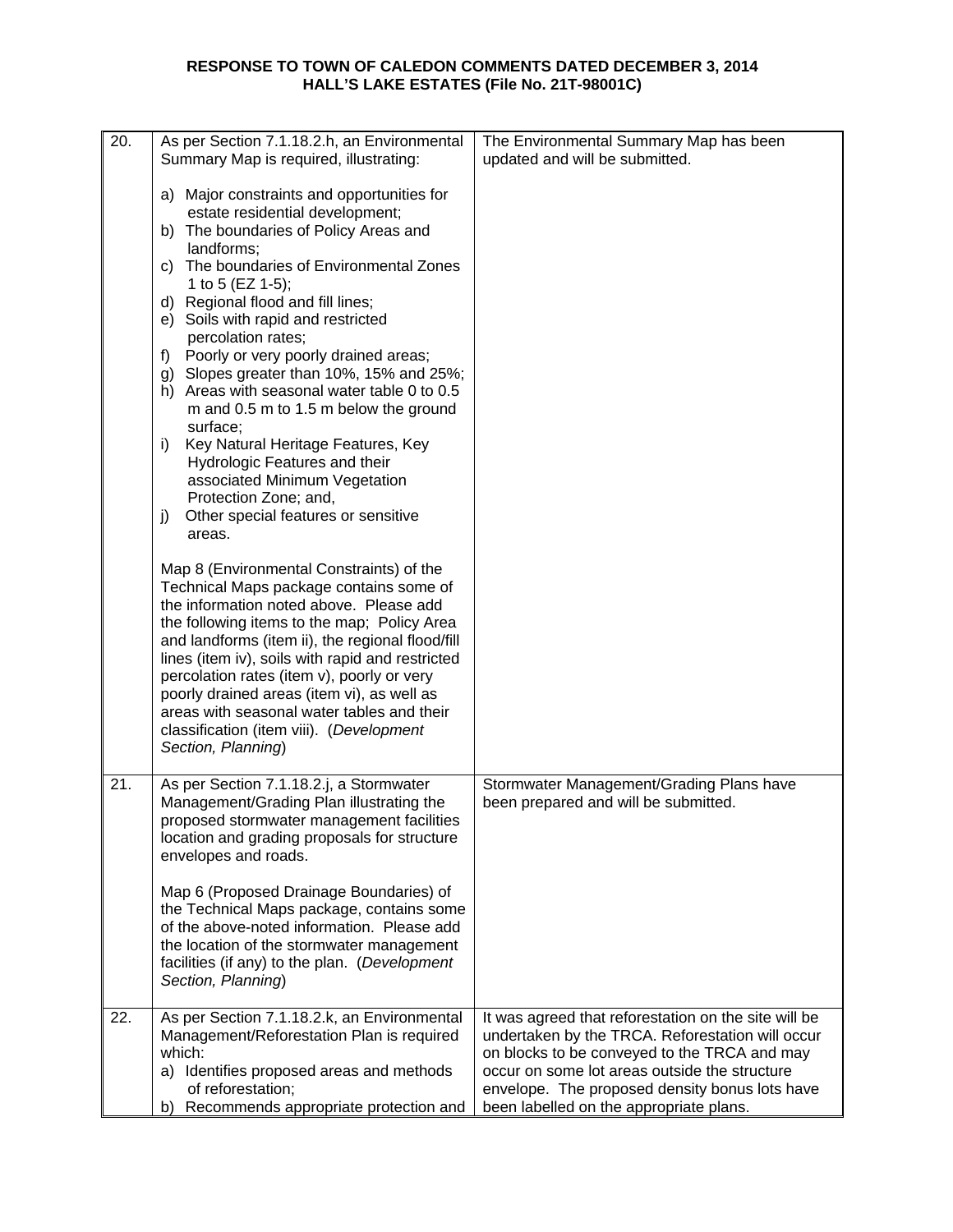|     | management measures for the                                                                                                                                                                                                                                                                                                                                                                                                                                                                                         |                                                                                                                          |
|-----|---------------------------------------------------------------------------------------------------------------------------------------------------------------------------------------------------------------------------------------------------------------------------------------------------------------------------------------------------------------------------------------------------------------------------------------------------------------------------------------------------------------------|--------------------------------------------------------------------------------------------------------------------------|
|     | <b>Environmental Zones including</b><br>wetlands, woodlots, etc.;<br>Demonstrates that the area<br>C)<br>requirements for any environmental<br>bonus lots may be achieved external to<br>the streets, structure envelopes and<br>other cultural features on the plan;<br>d) Shall be integrated with the<br>Environmental/Reforestation Report;<br>e) Integrates the relevant information from<br>the Stormwater Management,<br>Preliminary Engineering Reports and<br>Noise/Vibration Reports.                     |                                                                                                                          |
|     | While Map 9 (Reforestation Plan) in the<br>Technical Maps package identifies areas of<br>proposed reforestation, Key Natural<br>Heritage Features as well as their Minimum<br>Vegetation Protection Zone. Detailed<br>comments are provided on this item further<br>in this letter. Please label the proposed<br>Density Bonus Lots on this plan.<br>(Development Section, Planning)                                                                                                                                |                                                                                                                          |
| 23. | As per Sections 7.1.18.3 and 7.1.18.5 of the<br>Town's Official Plan, Hydrogeological<br>investigations are to be completed as part of<br>the application process. Staff has received<br>the scoped Hydrogeology Report prepared<br>by Calder Engineering Ltd. In support of the<br>application. Detailed comments are<br>provided on this item further in this letter.<br>(Development Section, Planning)                                                                                                          | Acknowledged.                                                                                                            |
| 24. | As per Sections 7.1.18.3 and 7.1.18.4 of the<br>Town's Official Plan, a Geotechnical Report<br>is to be completed as part of the application<br>process. A geotechnical investigation was<br>completed by Soil Engineers Ltd. In 2006.<br>Staff request an updated Geotechnical<br>Report be submitted for review.<br>(Development Section, Planning)                                                                                                                                                               | An updated Geotechnical Report has been<br>prepared and will be submitted.                                               |
| 25. | As per Section 7.1.18.6 of the Town's<br>Official Plan, a noise/vibration report is<br>required if the proposed development is<br>located within 300 m of an active railway or<br>where dwellings are proposed within 75 m of<br>the railway track. Since the proposed<br>development is not located within proximity<br>to a railway, a noise/vibration report is not<br>required for this purpose; however, a Noise<br>Attenuation Study shall be undertaken, in<br>particular evaluating the outdoor living area | It has been agreed to by Town staff that the<br>requirement for a noise report will be a condition of<br>draft approval. |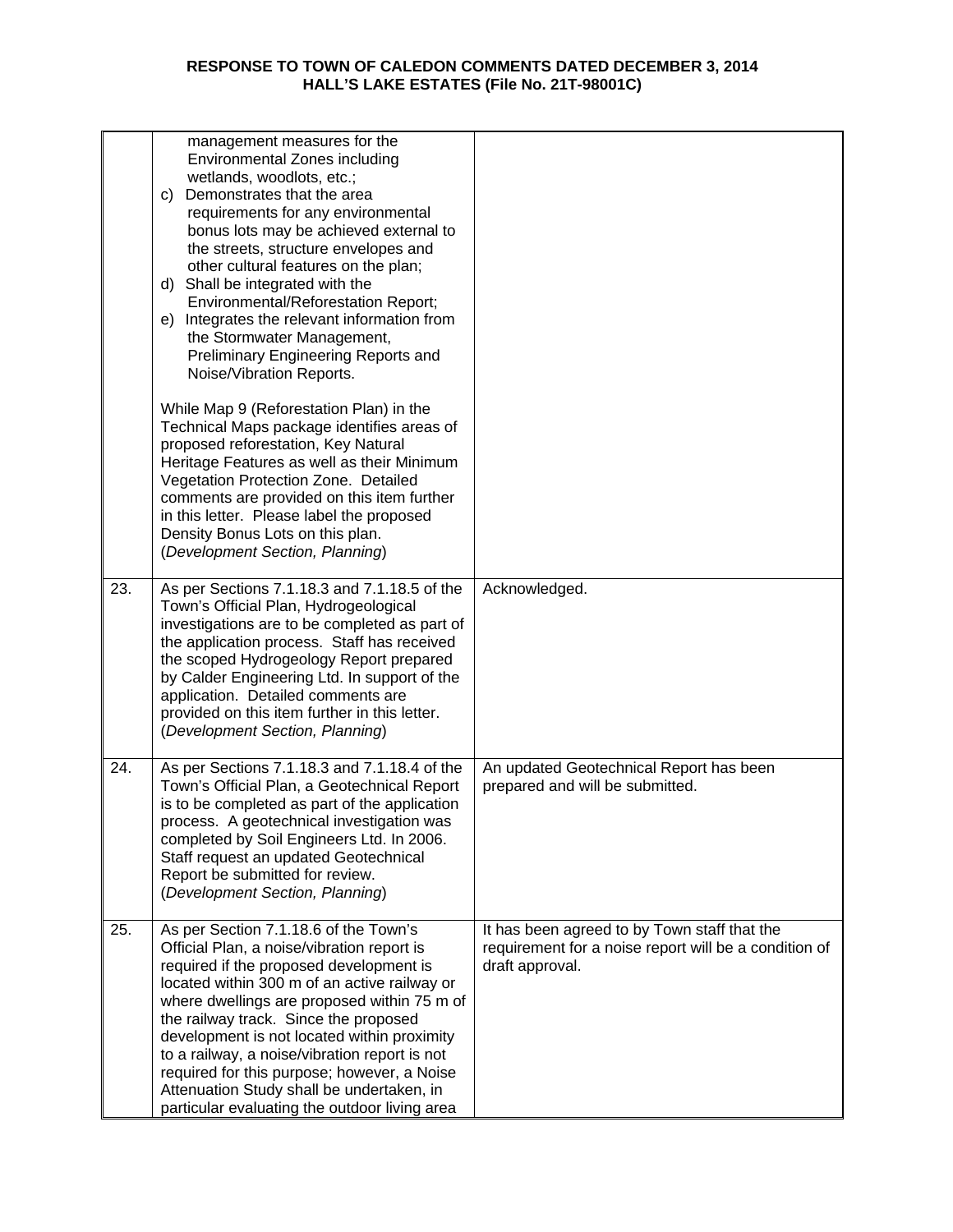|     | for proposed residences bordering Mount<br>Wolfe Road. Please submit this report with<br>the next submission. A Peer Review may<br>be required at the sole cost of the applicant.<br>(Development Section, Plan &<br>Development Section, Engineering)                                                                                                                                                                                                              |                                                                                                                                                                                                                                                                                 |
|-----|---------------------------------------------------------------------------------------------------------------------------------------------------------------------------------------------------------------------------------------------------------------------------------------------------------------------------------------------------------------------------------------------------------------------------------------------------------------------|---------------------------------------------------------------------------------------------------------------------------------------------------------------------------------------------------------------------------------------------------------------------------------|
| 26. | As per Section 7.1.18.7 of the Town's<br>Official Plan, a Stormwater Management<br>Report is to be completed as part of the<br>application process. Staff has received a<br><b>Functional Servicing and Stormwater</b><br>Management Report prepared by Calder<br>Engineering Ltd. In support of the<br>application. Detailed comments are<br>provided on this item further in this letter.<br>(Development Section, Planning)                                      | Acknowledged.                                                                                                                                                                                                                                                                   |
| 27  | As per Section 7.1.18.8 of the Town's<br>Official Plan, a Preliminary Engineering<br>Report is to be completed as part of the<br>application process. A Functional<br>Engineering Design Report was prepared by<br>LGI Consulting Engineers Inc. in 2006. Staff<br>request an updated Engineering Report be<br>submitted for review. Staff request copies of<br>this report be submitted with the next<br>submission for review. (Development<br>Section, Planning) | A Preliminary Engineering Report has been<br>prepared and will be submitted. The report is<br>entitled "Preliminary Engineering and Stormwater<br>Management Report" and contains information to<br>satisfy both sections 7.1.18.8 and 7.1.18.7 of the<br>Town's Official Plan. |
| 28. | As per Section 7.1.18.9 of the Town's<br>Official Plan, an Environmental<br>Management Reforestation Report is to be<br>completed as part of the application<br>process. Detailed comments are provided<br>on this item further in this letter.<br>(Development Section, Planning)                                                                                                                                                                                  | See response to Comment 22.                                                                                                                                                                                                                                                     |
| 29. | As per Section 7.1.18.10 of the Town's<br>Official Plan, an Archaeological Assessment<br>Report is to be completed as part of the<br>application process. Such report was not<br>included in the submission. Please ensure<br>that this report is provided with the next<br>submission. (Development Section,<br>Planning)                                                                                                                                          | Acknowledged. An Archaeological Assessment<br>Report has been prepared and will be submitted.                                                                                                                                                                                   |
| 30. | As per Section 7.1.18.11 of the Town's<br>Official Plan, an Environmental and<br>Engineering Summary Report is to be<br>completed as part of the application<br>process. Such report was not included in<br>the submission. Please ensure that this<br>report is provided with the next submission.                                                                                                                                                                 | An Environmental and Engineering Summary<br>Report has been prepared and will be submitted.                                                                                                                                                                                     |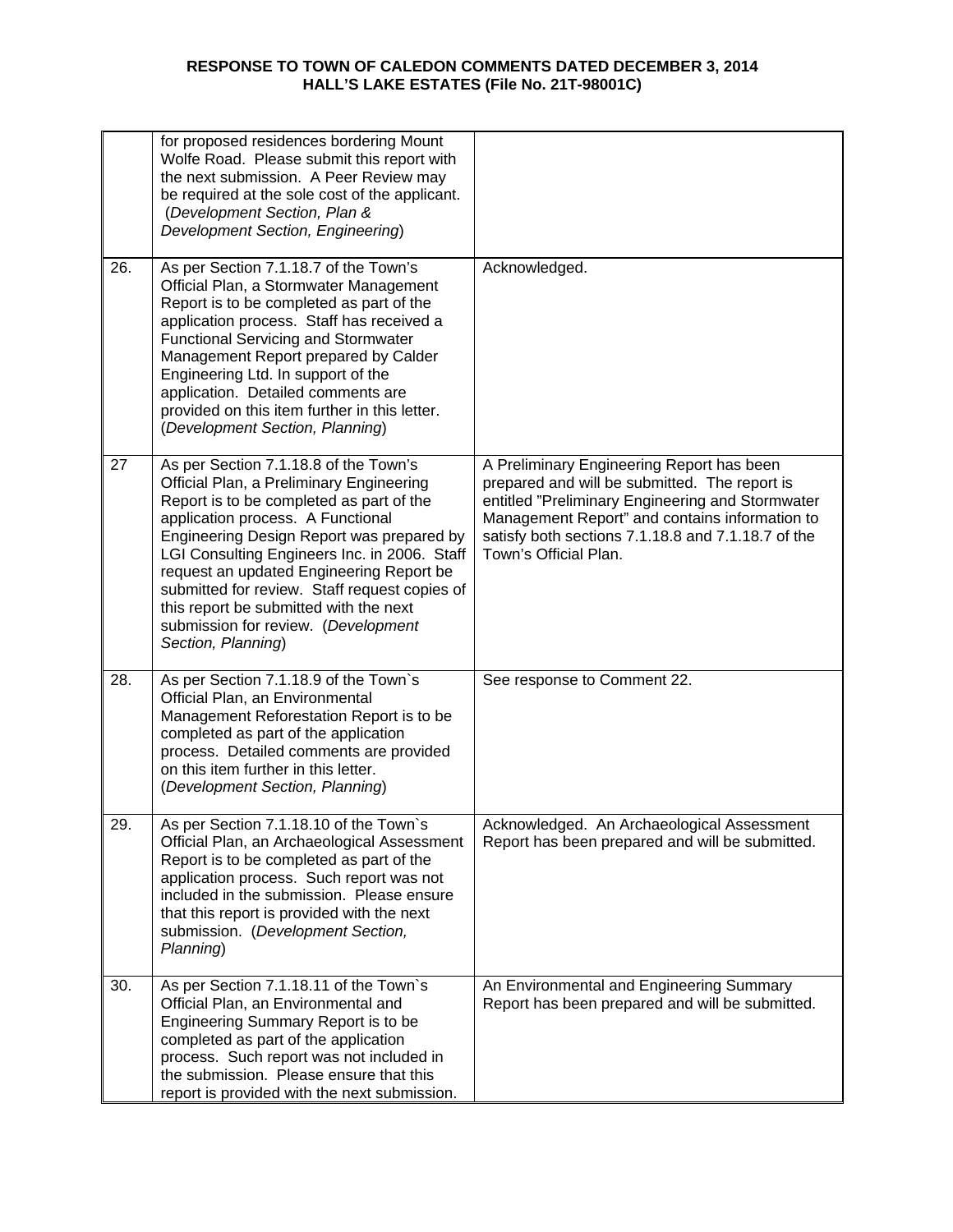|     | (Development Section, Planning)                                                                                                                                                                                                                                                                                                                                                                                                                                                                                                                                                                                                                                                                                                                                                                                                                                                                                                                                                                              |                                                                                                                                                                                                                                                                                                                                                                                                                                                                                                                                                                                                                   |
|-----|--------------------------------------------------------------------------------------------------------------------------------------------------------------------------------------------------------------------------------------------------------------------------------------------------------------------------------------------------------------------------------------------------------------------------------------------------------------------------------------------------------------------------------------------------------------------------------------------------------------------------------------------------------------------------------------------------------------------------------------------------------------------------------------------------------------------------------------------------------------------------------------------------------------------------------------------------------------------------------------------------------------|-------------------------------------------------------------------------------------------------------------------------------------------------------------------------------------------------------------------------------------------------------------------------------------------------------------------------------------------------------------------------------------------------------------------------------------------------------------------------------------------------------------------------------------------------------------------------------------------------------------------|
|     | <b>PLANNING RATIONALE COMMENTS</b>                                                                                                                                                                                                                                                                                                                                                                                                                                                                                                                                                                                                                                                                                                                                                                                                                                                                                                                                                                           |                                                                                                                                                                                                                                                                                                                                                                                                                                                                                                                                                                                                                   |
| 31. | The Planning Rationale submitted provides<br>limited context and contains a limited review<br>of applicable planning policies and<br>legislation. While the Rationale does<br>indicate that the previous Planning<br>Justification Report (prepared by Glen<br>Schnarr & Associates Inc.) contains a<br>review and justification of how the proposal<br>meets applicable planning documents, this<br>rationale does not contain the same<br>information. Since the proposal and project<br>team have been amended since the last<br>submission, please prepare a revised<br>Planning Rationale which contains<br>appropriate planning justification and<br>explains how the proposed development<br>meets applicable planning policies including<br>the 2014 Provincial Policy Statement, Oak<br>Ridges Moraine Conservation Plan, Region<br>of Peel Official Plan, Sections 7.1 and 7.10<br>of the Town's Official Plan as well as<br>Zoning By-laws 87-250 and 2008-50.<br>(Development Section, Planning) | A new Planning Justification Report has been<br>prepared by KLM Planning Partners which<br>provides development summary, site context,<br>policy planning status and an analysis of all<br>applicable policies of the Provincial Policy<br>Statement, Places to Grow, Greenbelt Plan, Oak<br>Ridges Moraine Conservation Plan, Region of Peel<br>Official Plan, Town of Caledon Official Plan and<br>Town of Caledon Zoning By-laws 87-250 and<br>2008-50. This report and the analysis therein is<br>reflective of the current proposal and updated<br>materials and reports prepared by the consultant<br>team. |
|     | DRAFT PLAN OF SUBDIVISION AND TECHNICAL MAPS COMMENTS                                                                                                                                                                                                                                                                                                                                                                                                                                                                                                                                                                                                                                                                                                                                                                                                                                                                                                                                                        |                                                                                                                                                                                                                                                                                                                                                                                                                                                                                                                                                                                                                   |
| 32. | As per Section 7.1.7.2 of the Town's Official<br>Plan, the minimum net lot area for<br>residential uses will normally be 0.6 ha (1.5<br>ac). Lots 25 and 26 do not appear to<br>comply with this policy. (Development<br>Section, Planning)                                                                                                                                                                                                                                                                                                                                                                                                                                                                                                                                                                                                                                                                                                                                                                  | Town staff have agreed that a minimum lot area of<br>0.45 hectares is acceptable. Refer to Planning<br>Justification Report prepared and submitted by<br><b>KLM Planning Partners.</b>                                                                                                                                                                                                                                                                                                                                                                                                                            |
| 33. | As identified in the Town's Comments<br>etter dated April 18, 2011, as per Section<br>7.1.9.3, structure envelopes will generally<br>be sized in the range of 0.3 ha (0.74 ac) to<br>0.5 ha (1.24 ac). Structure envelopes<br>slightly outside this range will be<br>discouraged unless site conditions warrant<br>a minor deviation from this range.<br>While the Response Letter prepared by<br>Calder Engineering Ltd. Identifies that the<br>structure envelopes of lots 6, 10, 11 and 16<br>are slightly larger than 0.5 ha (1.24 ac),<br>there is no justification explaining why this is<br>necessary. Please revise the draft plan and<br>structure envelopes to conform to this<br>policy. In the event that the structure<br>envelopes are required to be larger, please                                                                                                                                                                                                                           | The Draft Plan of Subdivision has been revised to<br>ensure that all structure envelopes are between 0.3<br>and 0.5 hectares. Refer to Draft Plan of<br>Subdivision prepared and submitted by KLM<br>Planning Partners.                                                                                                                                                                                                                                                                                                                                                                                           |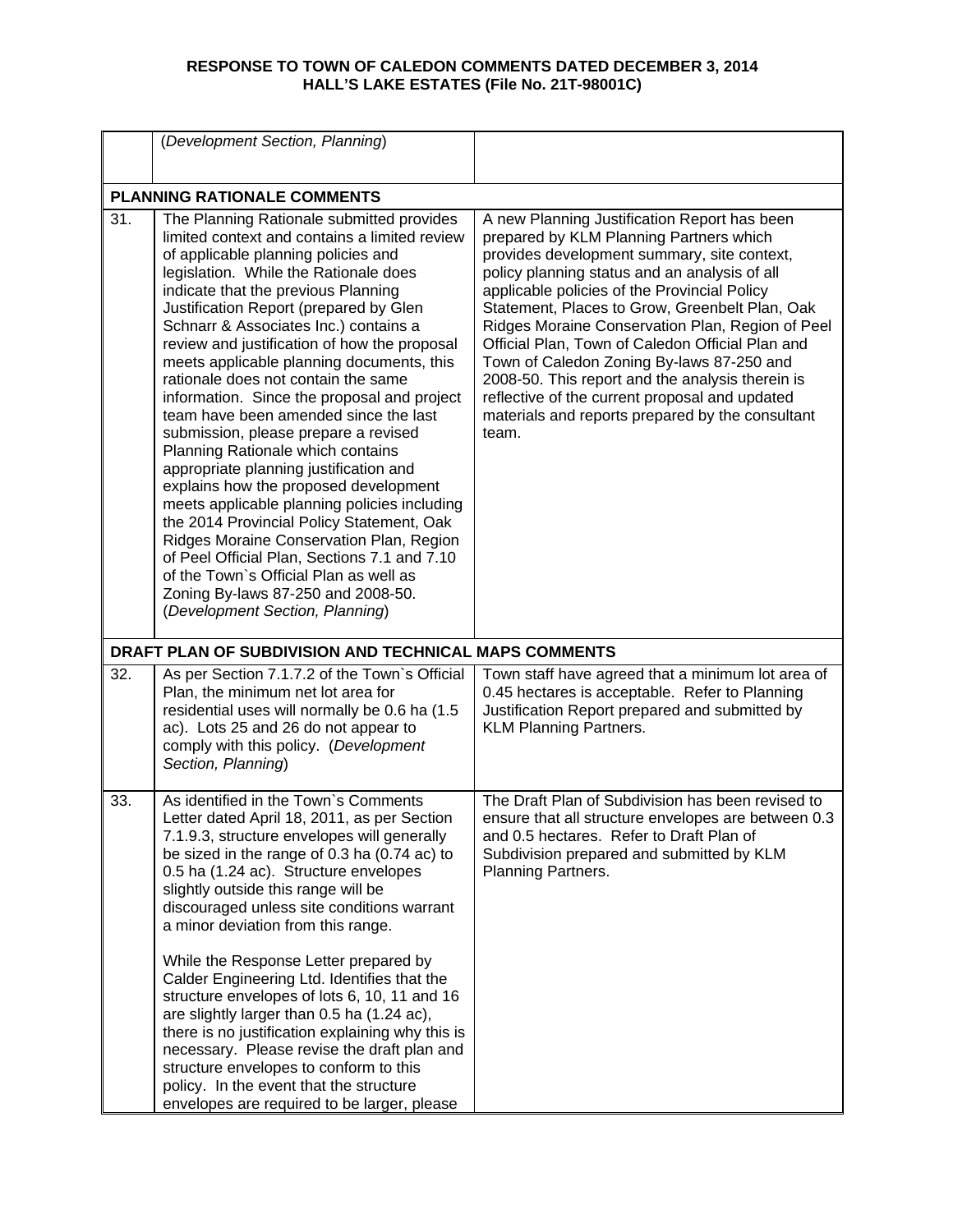|     | provide appropriate justification.<br>(Development Section, Planning)                                                                                                                                                                                                                                                                                                                                                                                                                                                                                                                                                                                                                                                                                                             |                                                                                                                                                                                                                                                                                                        |
|-----|-----------------------------------------------------------------------------------------------------------------------------------------------------------------------------------------------------------------------------------------------------------------------------------------------------------------------------------------------------------------------------------------------------------------------------------------------------------------------------------------------------------------------------------------------------------------------------------------------------------------------------------------------------------------------------------------------------------------------------------------------------------------------------------|--------------------------------------------------------------------------------------------------------------------------------------------------------------------------------------------------------------------------------------------------------------------------------------------------------|
| 34. | In order to ensure that lots are sized<br>appropriately, please revise the dwelling<br>footprint and septic system to identify a<br>minimum footprint area of 464 $m2$ (2,475<br>$ft2$ ).<br>Each lot must also demonstrate the<br>following items within the proposed<br>structure envelope:<br>Backyard amenity area;<br>Minimum 7.5 m (25 ft) usable rear yard;<br>and,<br>Minimum 5 m (16.4 ft) side yard.<br>Narrow building envelopes result in houses<br>being built directly against the structure<br>envelope/reforestation area, leaving little<br>space for outdoor amenity areas. The Town<br>has seen numerous examples in Palgrave<br>where the house is built too close to the<br>structure envelope and the resident<br>encroaches into the natural areas and the | Acknowledged. Stormwater Management/Grading<br>Plans have been prepared to illustrate lot<br>functionality and will be submitted. The grading<br>plans are based on an approximate 325 square<br>metre dwelling (e.g., 3,500 square foot bungalow)<br>and 450 square metre septic system leaching bed. |
|     | reforestation areas to create an outdoor<br>amenity area. Ultimately, this depletes the<br>overall intent of reforestation and natural<br>area creation.                                                                                                                                                                                                                                                                                                                                                                                                                                                                                                                                                                                                                          |                                                                                                                                                                                                                                                                                                        |
|     | While the Response Letter prepared by<br>Calder Engineering Ltd. Identifies that the<br>lots contain this usable rear yard, please<br>revise the plan to accommodate these items<br>and ensure this area remains with the<br>change to the footprint areas mentioned<br>above. (Development Section, Planning &<br>Development Section, Landscape)                                                                                                                                                                                                                                                                                                                                                                                                                                |                                                                                                                                                                                                                                                                                                        |
| 35. | As per Section 7.1.9.8 of the Town's Official<br>Plan, no structure envelope is permitted<br>within 150 m (492.2 ft) of an existing<br>livestock barn or yard used for farming<br>purposes.                                                                                                                                                                                                                                                                                                                                                                                                                                                                                                                                                                                       | The closest barn is greater than 150 metres away<br>from proposed structure envelopes and is located<br>on the west side of Mount Wolfe Road<br>approximately 200 metres west of the west street<br>line.                                                                                              |
|     | Please identify the closest livestock facility<br>or yard used for farming purposes and<br>confirm if the proposed structure envelopes<br>comply with this section. If not, please<br>revise the plan accordingly. (Development<br>Section, Planning)                                                                                                                                                                                                                                                                                                                                                                                                                                                                                                                             |                                                                                                                                                                                                                                                                                                        |
| 36. | As identified in the Town's Comments Letter<br>dated April 18, 2011, as per Section                                                                                                                                                                                                                                                                                                                                                                                                                                                                                                                                                                                                                                                                                               | It was agreed with Town staff that detailed grading<br>and siting plans would be prepared for lots 6, 9, 11,                                                                                                                                                                                           |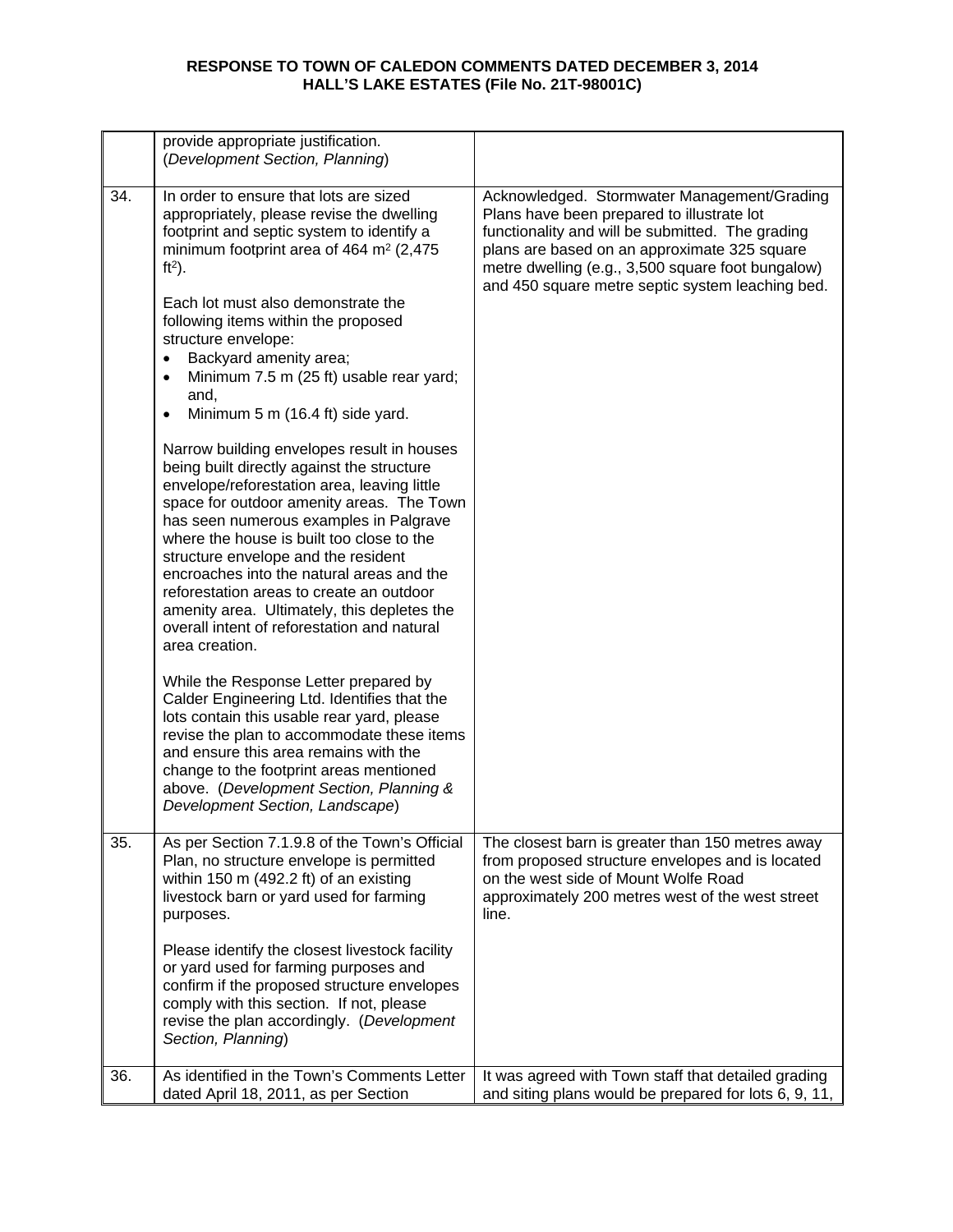|     | 7.1.9.11, structure envelopes will generally<br>be restricted to areas with slopes of 10% or<br>less. While this policy does indicate that<br>structure envelopes may include areas with<br>an 11-15% slope and occasionally greater<br>than 15% slope, this is generally not<br>permitted.                             | 25 and 28. These grading plans have been<br>prepared and will be submitted.                                                          |
|-----|-------------------------------------------------------------------------------------------------------------------------------------------------------------------------------------------------------------------------------------------------------------------------------------------------------------------------|--------------------------------------------------------------------------------------------------------------------------------------|
|     | Based on a review of the Environmental<br>Constraints Map (Map 8 in the Technical<br>Maps Package), all structure envelopes are<br>located on areas with slopes greater than<br>10%. With the exception of lots 3, 13, 16,<br>17, 18 and 26, the majority of the structure<br>envelope contains slopes greater than 10% |                                                                                                                                      |
|     | Please revise the plan to conform to this<br>policy. This may involve merging some of<br>the existing lots to accommodate areas<br>large enough to contain an appropriate<br>structure envelope with sufficient room for a<br>dwelling, septic system and useable yard.<br>(Development Section, Planning)              |                                                                                                                                      |
| 37. | As identified in the Town's Comments Letter<br>dated April 18, 2011, as per Section<br>7.1.9.11, the structure envelope must<br>include a suitable well drained area with<br>slopes of 10% or less for a sewage disposal<br>system.                                                                                     | Acknowledged. All lot septic system leaching beds<br>have been sited on suitable well drained areas with<br>slopes of less than 10%. |
|     | Based on a review of the Environmental<br>Constraints Map (Map 8 in the Technical<br>Maps package), the septic systems shown<br>on lots 5, 6, 9, 10, 11, 12, 15, 21, and 23<br>appear to conflict with this policy.                                                                                                     |                                                                                                                                      |
|     | Please revise the plan to conform to this<br>policy. This may involve merging some of<br>the existing lots to accommodate areas<br>large enough to contain an appropriate<br>structure envelope with sufficient room for a<br>dwelling, septic system and useable yard.<br>(Development Section, Planning)              |                                                                                                                                      |
| 38. | The north-east corner of Lot 1 is removed<br>from the structure envelope. Please explain<br>the purpose of this. (Development Section,<br>Planning)                                                                                                                                                                     | The structure envelope for Lot 1 has been revised<br>to include this area.                                                           |
| 39. | Many of the proposed lots and structure<br>envelopes appear to be "tight" once a<br>dwelling, rear yard and septic system are<br>placed on the property in accordance with<br>the Official Plan policies. This does not<br>take into account zoning requirements on                                                     | The proposed zoning by-law amendment<br>addresses the required front, side and rear lot lines<br>making all lots useable.            |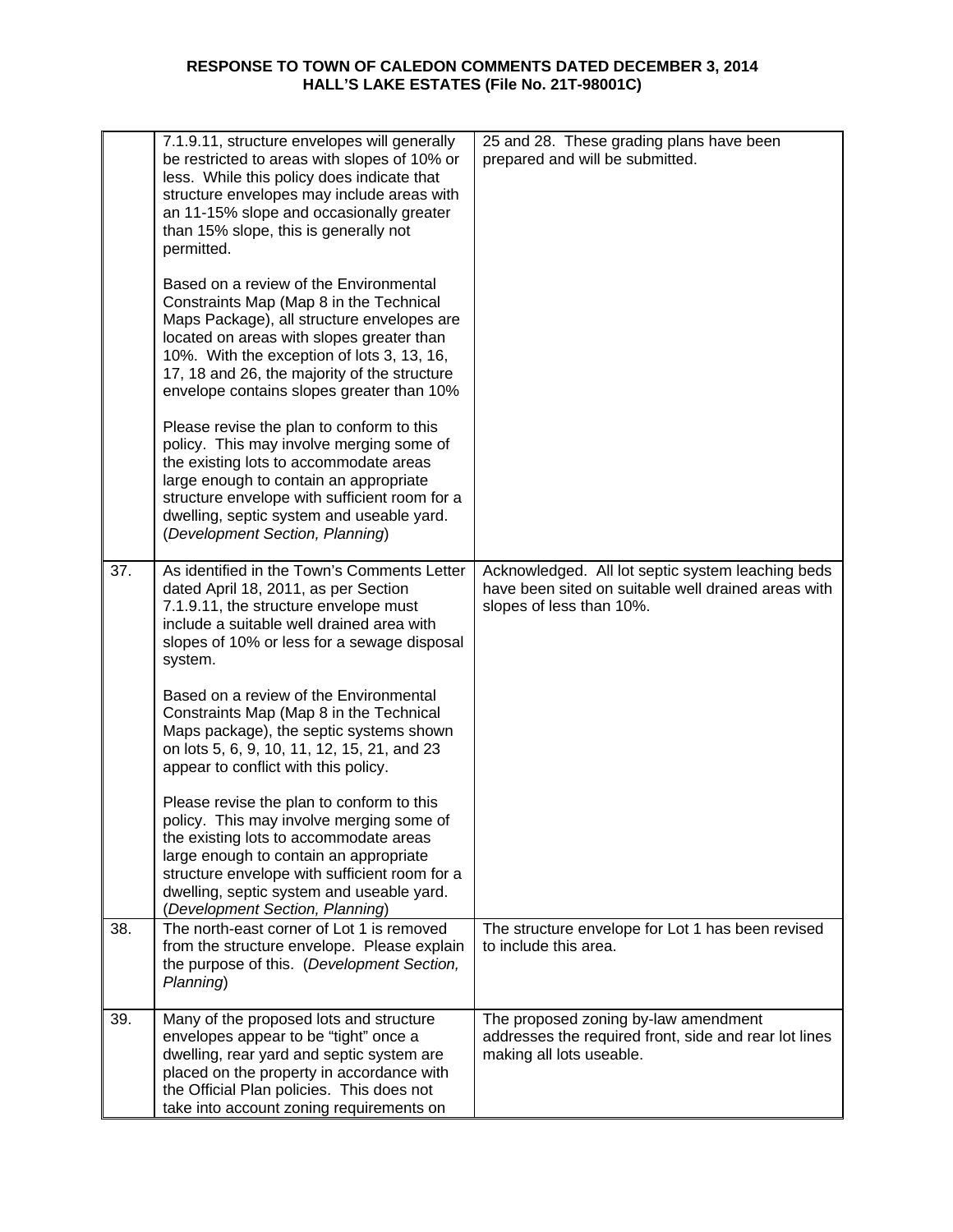|     | the lots.                                                                                                                                                                                                                                                                                                                                                              |                                                                                                                                                                                                                                                                                                                                     |
|-----|------------------------------------------------------------------------------------------------------------------------------------------------------------------------------------------------------------------------------------------------------------------------------------------------------------------------------------------------------------------------|-------------------------------------------------------------------------------------------------------------------------------------------------------------------------------------------------------------------------------------------------------------------------------------------------------------------------------------|
|     | The Estate Residential Zone in By-law 87-<br>250 requires setbacks to the main building<br>as follows:<br>Font and Flank Yards (minimum) - 18 m<br>$\bullet$<br>Rear Yard (minimum) - 15 m<br>$\bullet$<br>Interior Side Yard (minimum) - 7.5 m<br>$\bullet$                                                                                                           |                                                                                                                                                                                                                                                                                                                                     |
|     | Staff are concerned with how the lots and<br>structure envelopes will function. When<br>staff apply these setbacks to the proposed<br>subdivision, lot 25 will not be of sufficient<br>size to accommodate development. In<br>addition, it will be difficult to accommodate<br>development on the remaining lots.                                                      |                                                                                                                                                                                                                                                                                                                                     |
|     | Please prepare a drawing which illustrates<br>the lots/blocks/roads of the proposed draft<br>plan of subdivision, structure envelopes,<br>septic systems, house location and usable<br>rear yards along with the proposed yard<br>setback requirements. (Development<br>Section, Planning)                                                                             |                                                                                                                                                                                                                                                                                                                                     |
| 40. | As per Section 7.1.12.2 of the Town's<br>Official Plan, land in Policy Area 4,<br>Environmental Zones 1 to 5 (EZ 1-5) or<br>other suitable land (KNHF and associated<br>MVPZ) are to be placed in public<br>ownership.                                                                                                                                                 | Policy 7.1.7.3 states that lot area in Policy Area 4<br>may be included in the calculation of net lot area.<br>Policy 7.1.9.4 states that no part of a structure<br>envelope will be permitted in Environmental Zones<br>1-3 or Policy Area 4.                                                                                      |
|     | While the lands designated Policy Area 4<br>(north portion of the property), the northern<br>Woodland (KNHF), and Wetland No. 51, 35<br>and 36 are illustrated as being Blocks 29,<br>30, 31, 32 and 33 respectively, the eastern<br>woodland is proposed to be retained in<br>private ownership on lot 26. This is not<br>permitted and the Town is not in support of | Policy 7.1.9.6 states that Parts of individual lots<br>may be included in any Environmental Zone if the<br>structure envelope is outside of Zones 1-3 and no<br>structure aside from parts of driveways is in Zones<br>$4 - 5.$<br>Policy 7.1.9.10 states that all Environmental Zones<br>and naturalized areas are to be zoned for |
|     | this. Please revise the plan to illustrate that<br>the eastern woodland will be placed on a<br>separate block from lot 26.                                                                                                                                                                                                                                             | environmental protection.<br>Policy 7.1.12.2 does not stipulate that these lands<br>are to be placed in public ownership, it states that                                                                                                                                                                                            |
|     | The features mentioned above will be<br>dedicated and placed in public ownership.<br>The Town will not be accepting dedication<br>of the open space, environmental and<br>wetland blocks into Town ownership.                                                                                                                                                          | lands in Policy Area 4 and Environmental Zones 1-<br>5 may be dedicated to the Town or Conservation<br>Authority but also that they may be retained for<br>another suitable use.                                                                                                                                                    |
|     | Confirmation is required from the TRCA<br>regarding accepting these lands into TRCA<br>ownership. (Development Section,<br>Planning & Development Section,<br>Landscape)                                                                                                                                                                                               | The Planning Justification Report prepared relies<br>on the above noted policies and provides greater<br>analysis and justification. Refer to Planning<br>Justification Report prepared and submitted by<br><b>KLM Planning Partners.</b>                                                                                           |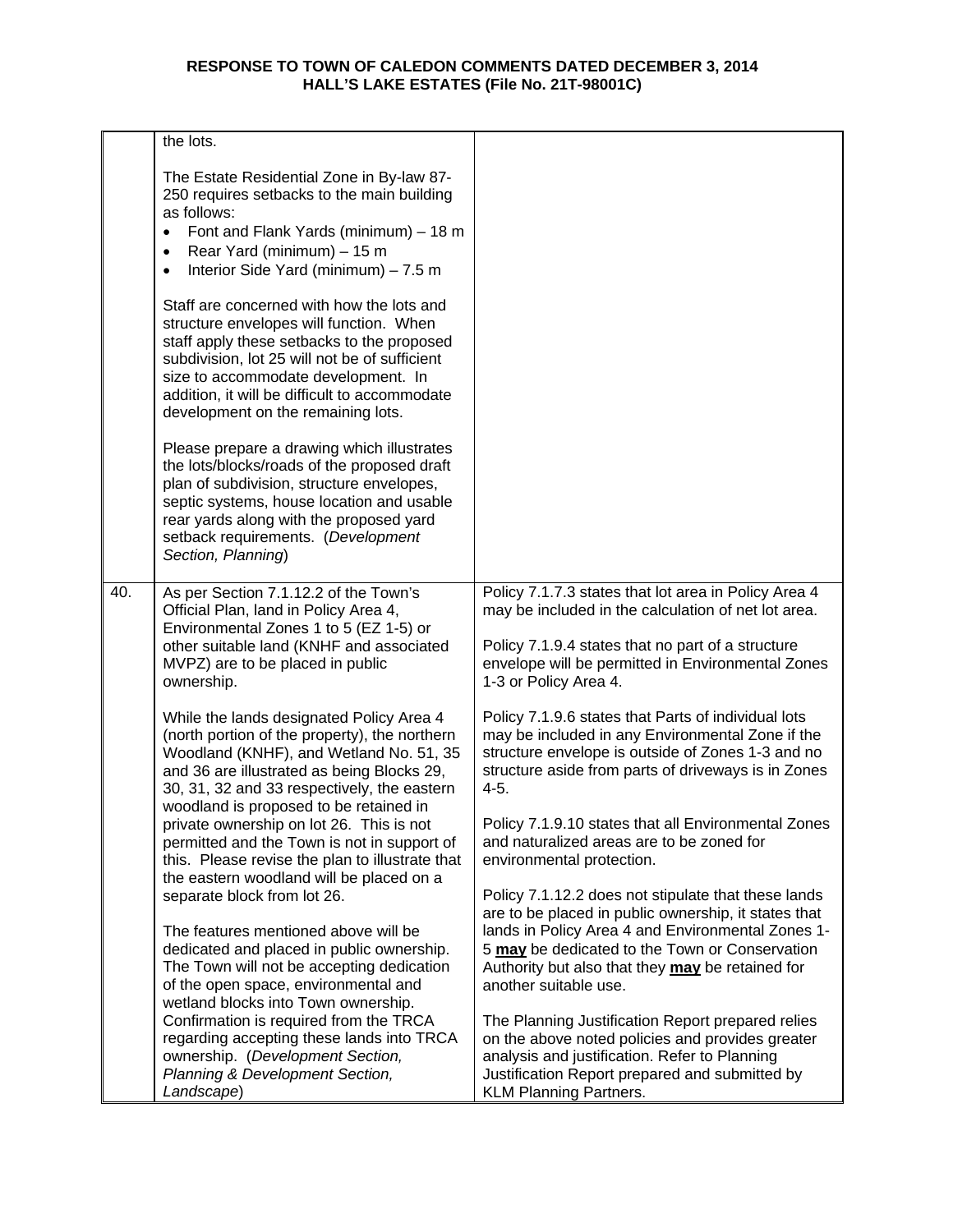| 41. | As identified in the Town's Comments Letter<br>dated April 18, 2011, Section 22 of the Oak<br>Ridges Moraine Conservation Plan<br>(ORMCP) indicates that all development<br>and site alteration is prohibited in Key<br>Natural Heritage Features (KNHF) and the<br>related Minimum Vegetation Protection<br>Zone (MVPZ), except in specific<br>circumstances, including transportation,<br>infrastructure and utilities (as described in<br>Section 41) if the need for the project has<br>been demonstrated and there is no<br>reasonable alternative. (Development<br>Section, Planning) | The Natural Heritage Evaluation prepared in<br>support of the applications concludes that the<br>minor encroachment into the MPVZ will not<br>adversely affect the current hydrologic functions of<br>Wetland 35. Furthermore, the overall area required<br>to be protected with the wetland is greater the<br>minimum requirement and would enhance the long<br>term health of the feature. Refer to Planning<br>Justification Report prepared and submitted by<br>KLM Planning Partners and Natural Heritage<br>Evaluation prepared by Savanta Inc. |
|-----|---------------------------------------------------------------------------------------------------------------------------------------------------------------------------------------------------------------------------------------------------------------------------------------------------------------------------------------------------------------------------------------------------------------------------------------------------------------------------------------------------------------------------------------------------------------------------------------------|-------------------------------------------------------------------------------------------------------------------------------------------------------------------------------------------------------------------------------------------------------------------------------------------------------------------------------------------------------------------------------------------------------------------------------------------------------------------------------------------------------------------------------------------------------|
|     | While staff acknowledge that the proposed<br>stormwater management facilities are<br>located outside the KNHF and MVPZ, a<br>portion of Street 'A' will encroach into the<br>MVPZ of Wetland No. 35. Although the<br>applicant briefly outlines this item in their<br>Cover Letter, further planning justification is<br>required expressing the need, no alternative<br>and the impact to the feature. An Official<br>Plan Amendment may be required to permit<br>this. (Development Section, Planning)                                                                                    |                                                                                                                                                                                                                                                                                                                                                                                                                                                                                                                                                       |
| 42. | All relevant mapping (including the<br>Environmental Summary Map) is to be<br>revised to identify Environmental Zones 1 to<br>5 as per the 2004 Official Plan<br>Consolidation. Please note that MNR<br>identified wetlands are considered<br>Environmental Zones 1 to 3. Please ensure<br>that structure envelopes are not located<br>within Environmental Zones 1 to 3 as per<br>Section 7.1.9.4. Please update all reports<br>and mapping accordingly. (Development<br>Section, Planning)                                                                                                | Acknowledged.                                                                                                                                                                                                                                                                                                                                                                                                                                                                                                                                         |
|     | TREE INVENTORY AND ASSESSMENT                                                                                                                                                                                                                                                                                                                                                                                                                                                                                                                                                               |                                                                                                                                                                                                                                                                                                                                                                                                                                                                                                                                                       |
| 43. | In the most recent response by the<br>applicant to the Town's submission<br>comments provided in March of 2011, the<br>applicant has identified that a tree inventory<br>and assessment report and plan would not<br>be completed until after draft approval. The<br>Town requires the report and plan to be<br>completed and approved prior to draft plan<br>approval so that it is clear what vegetation<br>exists and how native healthy vegetation<br>will be preserved and incorporated into the<br>development. Proposed lots, structural                                             | A Tree Inventory and Assessment has been<br>prepared and will be submitted.                                                                                                                                                                                                                                                                                                                                                                                                                                                                           |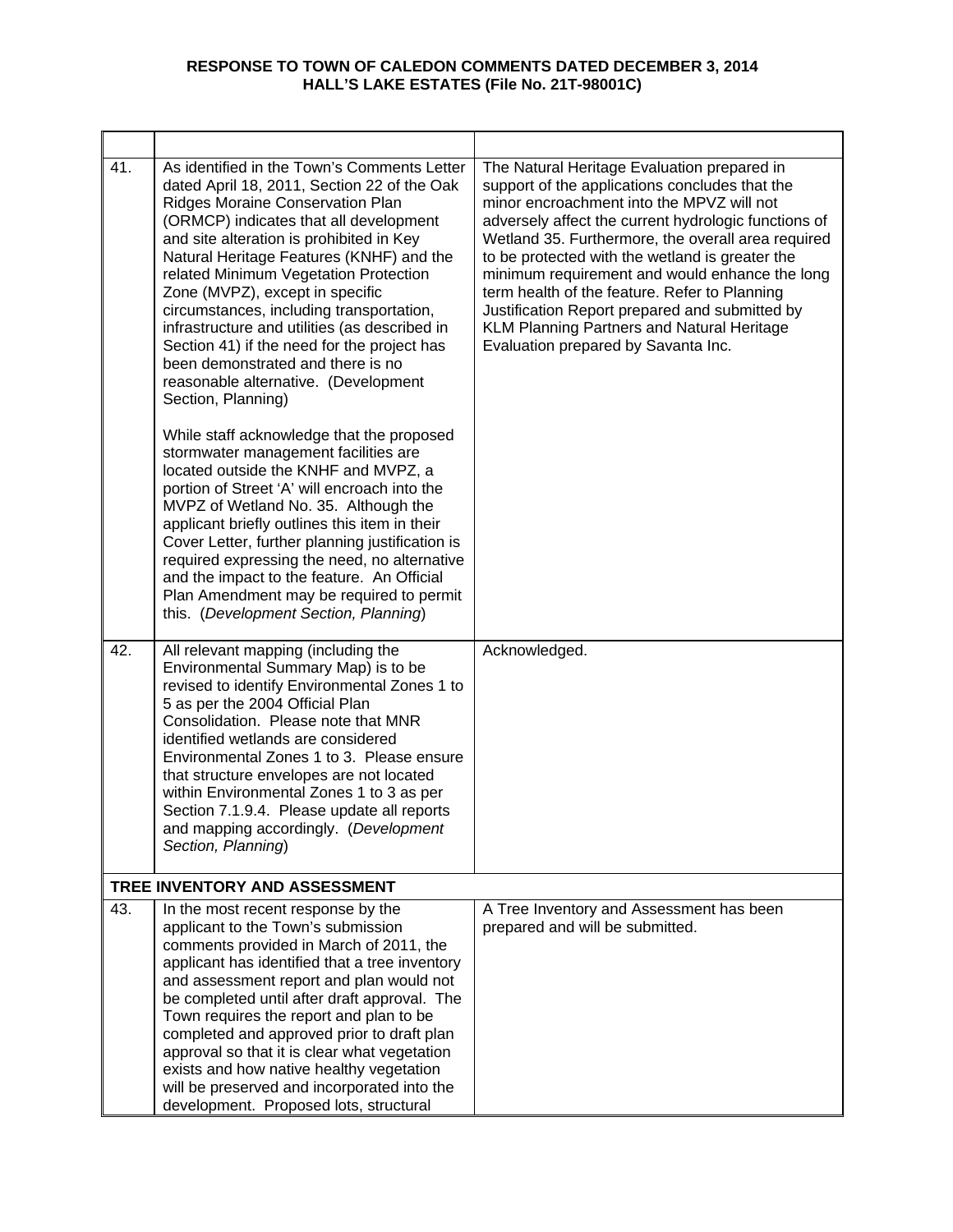|     | envelope locations, grading and drainage<br>may alter to accommodate existing<br>vegetation. Please prepare and submit this<br>report with the next submission.<br>(Development Section, Landscape)                                                                                                                                                                                                                                                                                                                                                                                                                                                                                                                                                                                                     |                                                                                                                                                                                                                                                                                                       |
|-----|---------------------------------------------------------------------------------------------------------------------------------------------------------------------------------------------------------------------------------------------------------------------------------------------------------------------------------------------------------------------------------------------------------------------------------------------------------------------------------------------------------------------------------------------------------------------------------------------------------------------------------------------------------------------------------------------------------------------------------------------------------------------------------------------------------|-------------------------------------------------------------------------------------------------------------------------------------------------------------------------------------------------------------------------------------------------------------------------------------------------------|
|     | Both a report and plan shall be prepared by<br>a registered Arborist and inventory all<br>existing trees within the development which<br>includes, individual trees within the<br>fields/cultural meadows, trees around the<br>existing house and hedgerows. Woodlot<br>areas would receive a general assessment<br>and not a detailed assessment. The<br>documentation shall provide an assessment<br>of significant trees to be preserved together<br>with the proposed methods of tree<br>preservation, remedial planting and removal<br>of invasive species. The Owner shall agree<br>in the subdivision agreement to undertake<br>the measures identified in the approved<br>Tree Inventory and Assessment Report and<br>Plan to the satisfaction of the Town.<br>(Development Section, Landscape) |                                                                                                                                                                                                                                                                                                       |
| 44. | There is a woodlot at the south-easterly<br>boundary of the proposed development that<br>requires the limit of canopy to be surveyed<br>in the field so it is known where the edge of<br>canopy is in relation to the development<br>boundary. The woodlot will need to be<br>protected from impact from the proposed<br>development. (Development Section,<br>Landscape)                                                                                                                                                                                                                                                                                                                                                                                                                               | There is no woodlot at this location but rather a<br>domestic plantation. Approximately 2/3 of this<br>plantation adjoins the natural area zone of lots 21<br>and 25 and Block 33. These natural areas and the<br>minimum rear yard on lots 20 and 21 of 15 metres<br>provides sufficient protection. |
| 45. | A woodlot edge hazard risk assessment<br>report shall be prepared by a registered<br>arborist. The report can be completed as a<br>condition of Draft Plan Approval.<br>(Development Section, Landscape)                                                                                                                                                                                                                                                                                                                                                                                                                                                                                                                                                                                                | Acknowledged.                                                                                                                                                                                                                                                                                         |
|     | <b>REFORESTATION</b>                                                                                                                                                                                                                                                                                                                                                                                                                                                                                                                                                                                                                                                                                                                                                                                    |                                                                                                                                                                                                                                                                                                       |
| 46. | As identified in the Town's previous<br>submission comments, there needs to be<br>some more discussion on the location of<br>reforestation areas. Some of the<br>reforestation zones proposed on the<br>residential lots is still not symmetrical which<br>will make it difficult for residents to respect<br>the reforestation areas without<br>encroachment. There are also a few<br>reforestation areas that are small and<br>isolated (e.g. Lots 13-14 and 5-6) and do<br>not add value to the overall reforestation                                                                                                                                                                                                                                                                                | It was agreed that reforestation on the site will be<br>undertaken by the TRCA. Reforestation will occur<br>on blocks to be conveyed to the TRCA and may<br>occur on some lot areas outside the structure<br>envelope. See also response to Comment 49.                                               |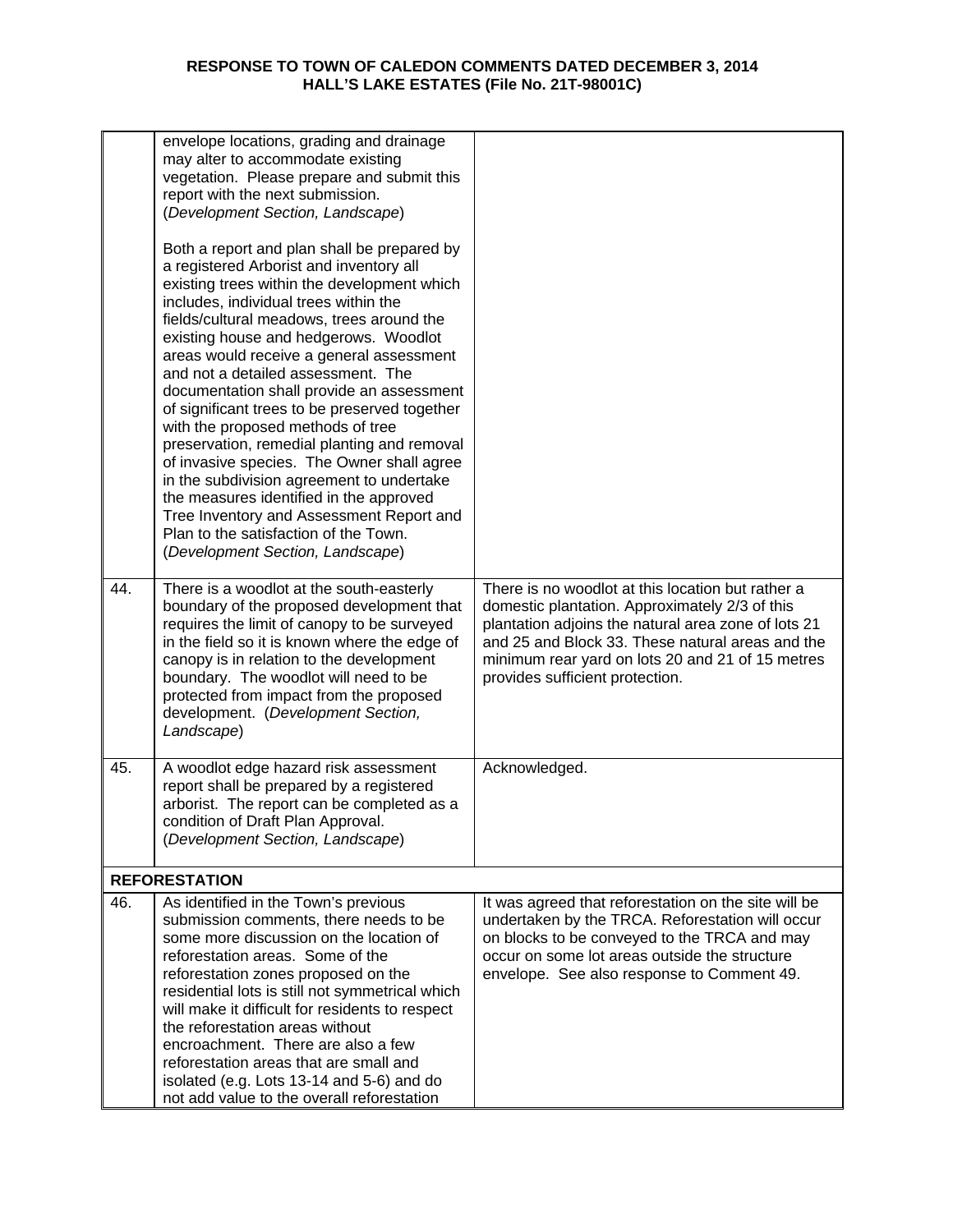|     | that is trying to be achieved for the<br>development. The Town Official Plan<br>policies support providing contiguous blocks<br>of reforestation which can add to the greater<br>natural linkage on and surrounding the<br>lands. (Development Section, Landscape)                                                                                                                                                              |                                                                                                                                                                                                                                                                                                          |
|-----|---------------------------------------------------------------------------------------------------------------------------------------------------------------------------------------------------------------------------------------------------------------------------------------------------------------------------------------------------------------------------------------------------------------------------------|----------------------------------------------------------------------------------------------------------------------------------------------------------------------------------------------------------------------------------------------------------------------------------------------------------|
| 47. | In lieu of having isolated pockets of<br>reforestation, consider adding reforestation<br>to the easterly edge of Block 29 to<br>strengthen the existing hedgerow and its<br>connection between Block 30 and the<br>woodlot to the woodlot on Lot 26.<br>(Development Section, Landscape)                                                                                                                                        | It was agreed that reforestation on the site will be<br>undertaken by the TRCA. Reforestation will occur<br>on blocks to be conveyed to the TRCA and may<br>occur on some lot areas outside the structure<br>envelope. Additional lands have been identified in<br>Block 29 for potential reforestation. |
| 48. | It is not clear how the structural envelope<br>and reforestation is working on Lot 25. Is<br>there a driveway connection being<br>protected for on the lot that would provide a<br>future connection to the road allowance to<br>the east of the development?<br>(Development Section, Landscape)                                                                                                                               | A grading plan has been prepared for Lot 25 and<br>will be submitted.                                                                                                                                                                                                                                    |
| 49. | As per Section 7.1.9.12 of the Town's<br>Official Plan, a density bonus of 1 unit over<br>and above the density allotment will be<br>given for each 4 ha (9.9 ac) in the<br>development suitably protected, managed<br>or reforested by the applicant (up to a<br>maximum of 40% of the area of the<br>subdivision plan).                                                                                                       | The Reforestation Plan has been revised to identify<br>lands proposed for potential reforestation that are<br>of sufficient size and contiguous with Key Natural<br>Heritage Features.                                                                                                                   |
|     | Furthermore, Section 7.1.9.13 of the Town's<br>Official Plan indicates that environmental<br>protection and management measures<br>should focus on the environmental zones on<br>the property with priority being given to the<br>reforestation of heights of land, steep<br>slopes, soil barrens, and low land<br>depressional topography. Reforestation<br>shall generally be planted in contiguous<br>blocks of 2 ha (5 ac). |                                                                                                                                                                                                                                                                                                          |
|     | Staff has reviewed the proposed<br>reforestation plan (Map 9 of the Technical<br>Maps package) and note that while the<br>majority of the proposed reforestation is<br>adjacent to Key Natural Heritage Features<br>(KNHF) on the property, there are some<br>areas which do not supply this connection.                                                                                                                        |                                                                                                                                                                                                                                                                                                          |
|     | Area 'A' is located on lots 5 and 6 with no<br>connection to a KNHF. Staff understand<br>that this area contains slopes greater than<br>10% with the majority being greater than<br>15% and 25%; however, the area is                                                                                                                                                                                                           |                                                                                                                                                                                                                                                                                                          |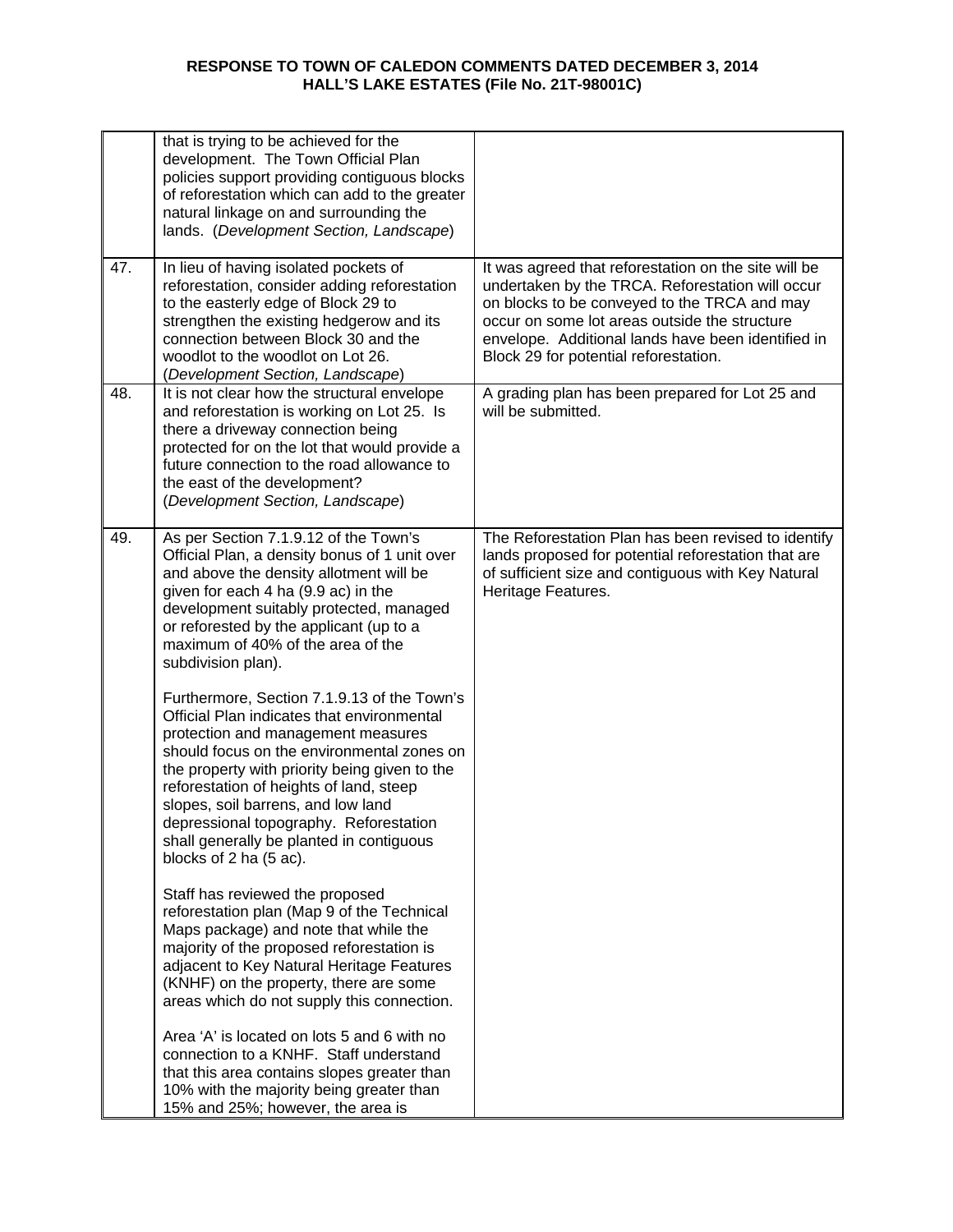|     | undersized at 0.26 ha (0.64 ac). Please<br>revise the plan accordingly or provide<br>justification as to why t6his is an appropriate<br>area for reforestation.                                                                                                                                                                                                                                                                                                                          |                                                                                                                                                                                                                                                                                                                                  |
|-----|------------------------------------------------------------------------------------------------------------------------------------------------------------------------------------------------------------------------------------------------------------------------------------------------------------------------------------------------------------------------------------------------------------------------------------------------------------------------------------------|----------------------------------------------------------------------------------------------------------------------------------------------------------------------------------------------------------------------------------------------------------------------------------------------------------------------------------|
|     | Area 'D' is located on lots 13, 14, 19 and 20<br>with no connection to a KNHF. While staff<br>understand that this area, as identified on<br>lots 14, 19 and 20 contain slopes greater<br>than 10%, there appears to be no benefit for<br>the inclusion of that portion identified on lot<br>13. In addition, the area is undersized at<br>0.76 ha (1.89 ac). Please revise the plan<br>accordingly or provide justification as to why<br>this is an appropriate area for reforestation. |                                                                                                                                                                                                                                                                                                                                  |
|     | Area 'G' is located on Blocks 29 and 30 and<br>is undersized slightly with an area of 1.67<br>ha (4.13 ac). While staff strongly suggest<br>that the applicant increase the reforestation<br>in this area to meet the 1 ha (5 ac) area as<br>suggested in Section 7.1.9.13, staff<br>understand the benefit of reforestation<br>adjacent to this KNHF. (Development<br>Section, Planning)                                                                                                |                                                                                                                                                                                                                                                                                                                                  |
| 50. | Staff understand that the applicant is<br>proposing a total of 3 density bonus lots.<br>As identified in the Town's Comments Letter<br>dated April 18, 2011, once staff has<br>received a satisfactory reforestation concept<br>plan, the density bonus calculation and its<br>appropriateness will be reviewed.<br>(Development Section, Planning)                                                                                                                                      | Acknowledged.                                                                                                                                                                                                                                                                                                                    |
| 51. | Please identify the density bonus lots on the<br>proposed draft plan of subdivision as well<br>as on Map 9 (Reforestation Plan) of the<br>Technical Maps package. (Development<br>Section, Planning)                                                                                                                                                                                                                                                                                     | Density bonus lots (lots 1-3 inclusive) are identified<br>on the draft plan of subdivision. It was agreed that<br>reforestation on the site will be undertaken by the<br>TRCA. Reforestation will occur on blocks to be<br>conveyed to the TRCA.                                                                                 |
| 52. | As identified in the Town's Comments Letter<br>dated April 18, 2011, please be advised that<br>planting of the reforestation area is required<br>prior to any pre-servicing, site grading or<br>construction activity, in accordance with<br>Section 7.1.9.15 of the Town's Official Plan.<br>(Development Section, Planning)                                                                                                                                                            | It was agreed that reforestation on the site will be<br>undertaken by the TRCA. Reforestation will occur<br>on blocks to be conveyed to the TRCA and may<br>occur on some lot areas outside the structure<br>envelope. The timing of reforestation on the lands<br>to be conveyed to the TRCA will be determined by<br>the TRCA. |
|     | <b>NATURAL HERITAGE EVALUATION (NHE)</b>                                                                                                                                                                                                                                                                                                                                                                                                                                                 |                                                                                                                                                                                                                                                                                                                                  |
| 53. | Section 5.6 Significant Wildlife Habitat,<br>identifies that there is no significant habitat<br>on the subject lands but that further<br>investigation with the Ministry of Natural                                                                                                                                                                                                                                                                                                      | Refer to the submitted Vegetation and Wildlife<br>Ecology Map and Natural Heritage Evaluations.                                                                                                                                                                                                                                  |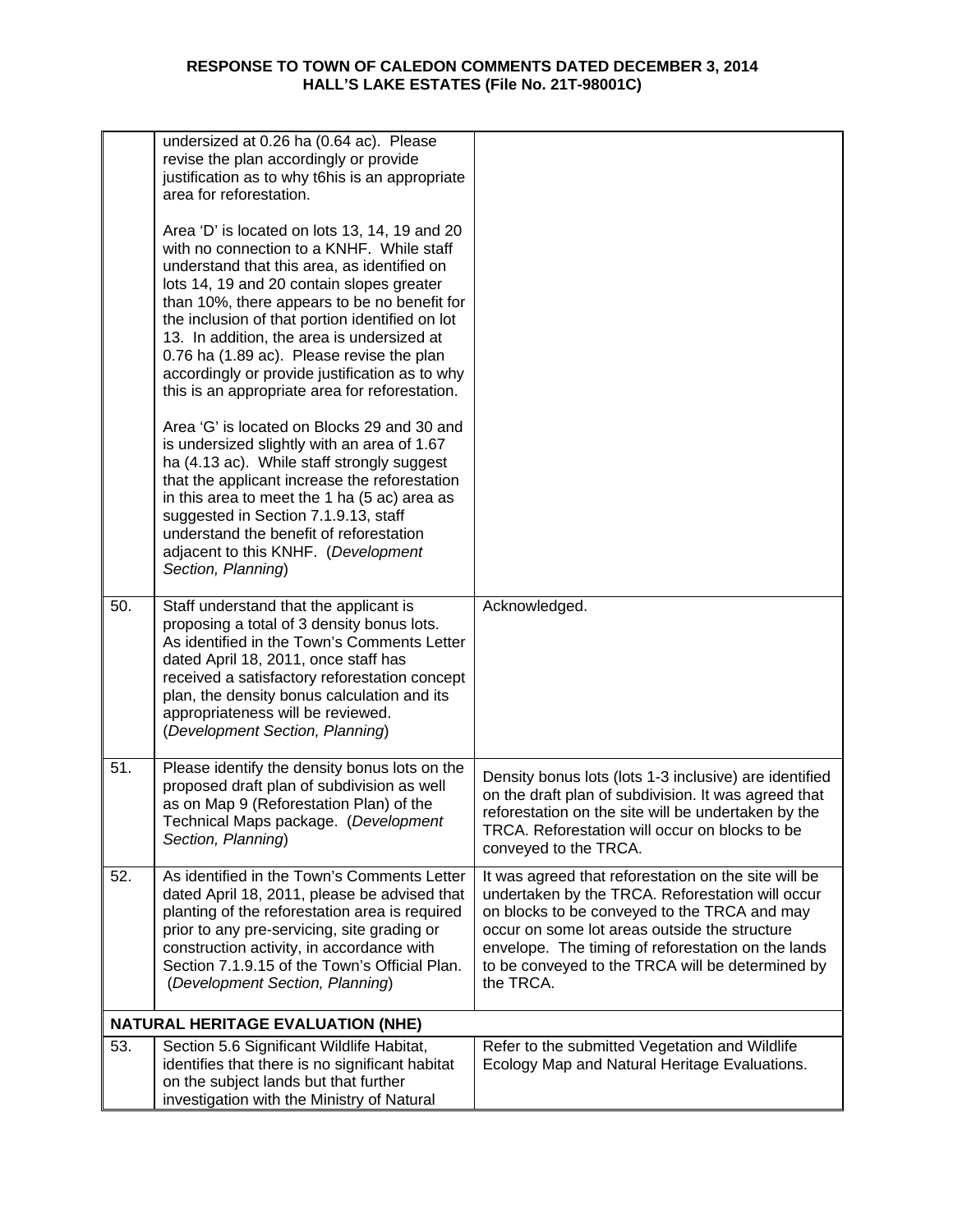|                  | Resources (MNR) was in process. There is<br>an MNR letter included in Appendix 'C' of<br>the scoped Hydrogeology Report which<br>identifies some wildlife records around<br>Wetland No. 35 and 36 that includes<br>Bobolinks, Barn Swallows and<br>Meadowlarks. Based on MNR records and<br>Savanta's ongoing investigations, please<br>provide clarification if there is the presence<br>of significant wildlife habitat that will need to<br>be accommodated within the proposed<br>development. Where habitat will be<br>accommodated, there may need to be site<br>specific restoration plans for the habitat.<br>(Development Section, Landscape) |                                                                                                                               |
|------------------|--------------------------------------------------------------------------------------------------------------------------------------------------------------------------------------------------------------------------------------------------------------------------------------------------------------------------------------------------------------------------------------------------------------------------------------------------------------------------------------------------------------------------------------------------------------------------------------------------------------------------------------------------------|-------------------------------------------------------------------------------------------------------------------------------|
| 54.              | In Section 5.10 Migration Corridors, the<br>NHE focuses on the woodlots and Wetland<br>No. 36 as areas for wildlife movement. To<br>enhance opportunities for migration<br>corridors, would it be beneficial to create a<br>migration corridor between Block 32, 29,<br>and 30 that could also establish a linkage to<br>Wetland No. 51? (Development Section,<br>Landscape)                                                                                                                                                                                                                                                                           | Blocks 29, 30 and 32 are contiguous and provide<br>for wildlife movement. Blocks 31 and 32 are<br>separated only by Street 1. |
| 55.              | Please clarify what the design intent is for<br>Block 29, for example, will it be left to<br>generate in a natural state as an old<br>field/cultural meadow. Is there intent to<br>have it support a specific wildlife habitat?<br>(Development Section, Landscape)                                                                                                                                                                                                                                                                                                                                                                                    | Block 29 is to be conveyed to the TRCA who will<br>determine the design intent of the block.                                  |
| <b>SERVICING</b> |                                                                                                                                                                                                                                                                                                                                                                                                                                                                                                                                                                                                                                                        |                                                                                                                               |
| 56.              | As the Region of Peel oversees the<br>operation of the water distribution and<br>treatment system, staff respectfully defer<br>confirmation that the report has achieved<br>support in terms of justifying that acceptable<br>water servicing capacity is available to<br>service the development. (Development<br>Section, Engineering)                                                                                                                                                                                                                                                                                                               | Acknowledged.                                                                                                                 |
| 57               | The Functional Servicing Report does not<br>speak to the feasibility of extending privately<br>operated utilities to service the proposed<br>development. This item should be briefly<br>articulated on how these services would be<br>provided to the development. Please<br>amend the report accordingly.<br>(Development Section, Engineering)                                                                                                                                                                                                                                                                                                      | Acknowledged. Refer to the Preliminary<br>Engineering Report to be submitted.                                                 |
| 58.              | Further information is required with respect<br>to the type and mechanics of the booster                                                                                                                                                                                                                                                                                                                                                                                                                                                                                                                                                               | Acknowledged.                                                                                                                 |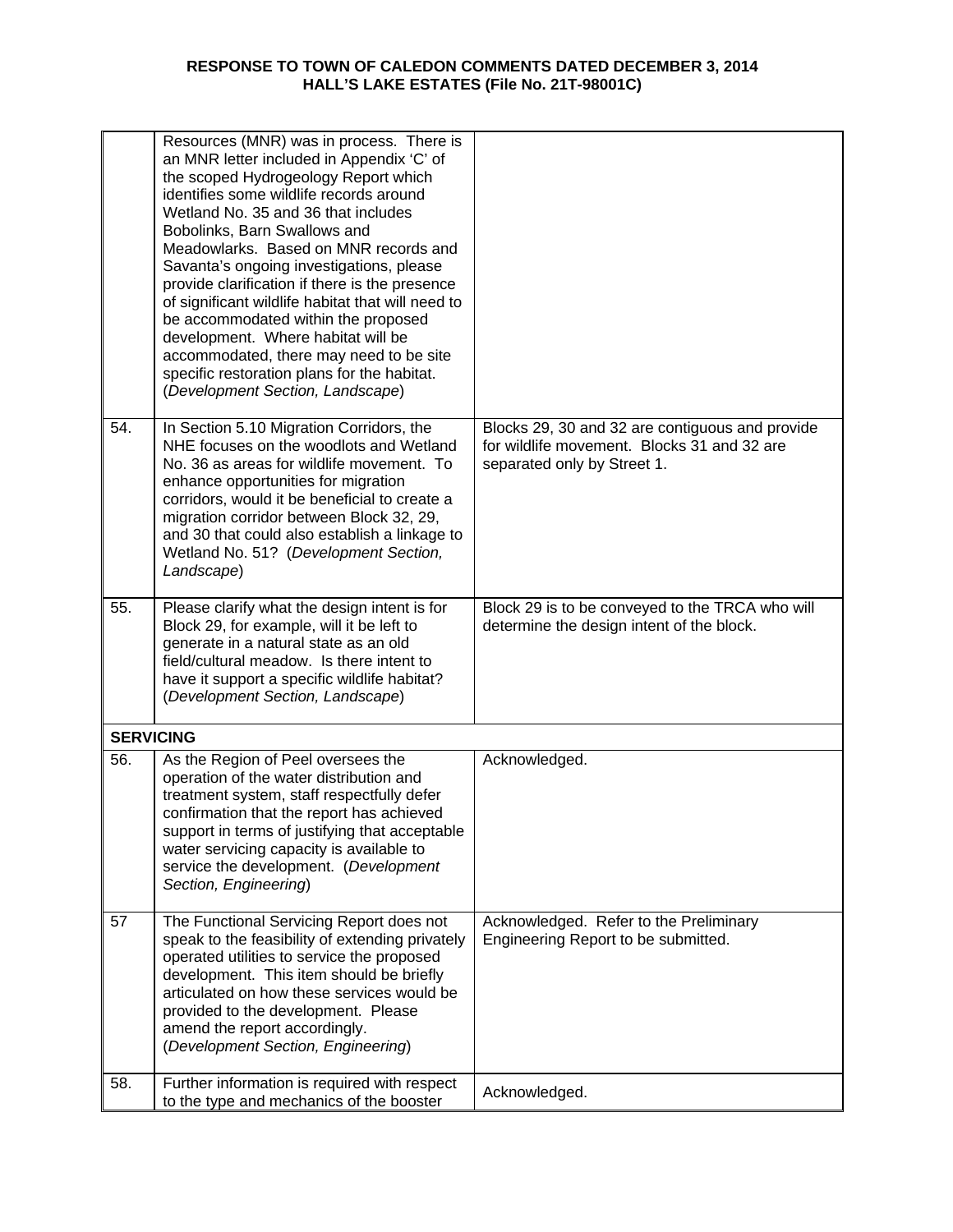|     | pumps being proposed on lots.<br>(Development Section, Engineering &                                                                                                                                                                                                                                                                                                                                                                                                                                                                            |                                                                                                                                                                                                                                                              |
|-----|-------------------------------------------------------------------------------------------------------------------------------------------------------------------------------------------------------------------------------------------------------------------------------------------------------------------------------------------------------------------------------------------------------------------------------------------------------------------------------------------------------------------------------------------------|--------------------------------------------------------------------------------------------------------------------------------------------------------------------------------------------------------------------------------------------------------------|
|     | Development Section, Planning)                                                                                                                                                                                                                                                                                                                                                                                                                                                                                                                  |                                                                                                                                                                                                                                                              |
| 59. | The Fire and Emergency Services<br>Department has confirmed that the<br>application of dry hydrants is an acceptable<br>approach to water fire suppression. Please<br>provide supporting documentation as to<br>their specific application in this<br>development. A draft plan condition will be<br>stipulating that the final design of these dry<br>hydrants will be subject to addressing<br>Ontario Building Code criteria and subject to<br>further approval from the Fire Department.<br>(Development Section, Engineering)              | Acknowledged. Refer to the Preliminary<br>Engineering Report to be submitted.                                                                                                                                                                                |
| 60. | As the existing drainage swale within the<br>west perimeter of Lot 7 accommodates<br>external drainage as indicated in Figure<br>2.2b, it is desirable to have this area<br>dedicated as a block to ensure that this<br>drainage feature remains intact.<br>(Development Section, Engineering)                                                                                                                                                                                                                                                  | The revised draft plan of subdivision incorporates<br>the drainage swale into Block 29.                                                                                                                                                                      |
| 61. | Similar to the circumstance above, any<br>external or altered drainage pattern must be<br>directed to an acceptable outlet and must<br>not be directed onto private lands.<br>(Development Section, Engineering)                                                                                                                                                                                                                                                                                                                                | Acknowledged.                                                                                                                                                                                                                                                |
| 62. | As the proposed typical road section<br>incorporates a rural cross section not<br>recognized in Town standards but has also<br>modified typical road design principles for a<br>rural road, staff wish to advise that<br>additional comments have been provided<br>below in association with the proposed road<br>section and its associated applications.<br>(Development Section, Engineering)                                                                                                                                                | Acknowledged.                                                                                                                                                                                                                                                |
|     | <b>STORMWATER MANAGEMENT</b>                                                                                                                                                                                                                                                                                                                                                                                                                                                                                                                    |                                                                                                                                                                                                                                                              |
| 63. | Pursuant to discussions with the Town's<br>Public Works Department, please note that<br>the Town has very strong reservations to<br>the on-line linear filtration trench located<br>below the proposed roadside ditches. At<br>this time, it is felt that the Town of Caledon<br>enter into discussions with the Conservation<br>Authority to determine appropriate<br>stormwater management approaches for<br>the Oak Ridges Moraine Planning Area that<br>would equitably balance the Town's desire<br>to allow development and be mindful of | Pursuant to the January 2014 project submission,<br>discussions and meetings have been held with<br>Town and Toronto and Region Conservation staff,<br>and it is our understanding that the concept of on-<br>line linear filtration trenches is acceptable. |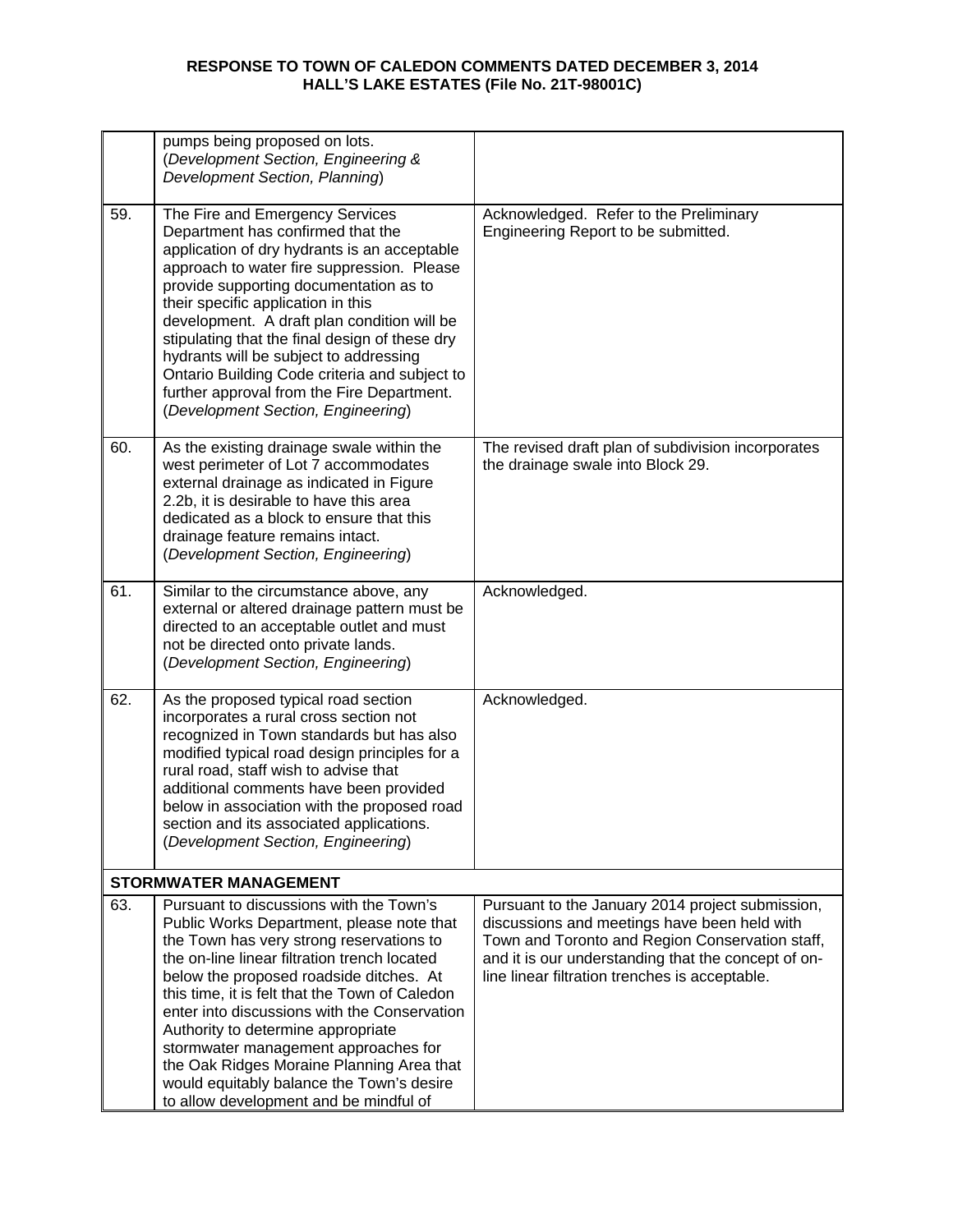|     | associated long term maintenance costs<br>while ensuring that stormwater<br>management criteria are suitably<br>addressed. It is hereby acknowledged that<br>the proposed linear application may not be<br>an acceptable form of stormwater<br>management. Further discussions between<br>Town of Caledon Development<br>Engineering, Public Works and your<br>consulting engineers are required.<br>(Development Section, Engineering)                                                                                                                                                                                                                                                                              |                                                                                                                                                                       |
|-----|----------------------------------------------------------------------------------------------------------------------------------------------------------------------------------------------------------------------------------------------------------------------------------------------------------------------------------------------------------------------------------------------------------------------------------------------------------------------------------------------------------------------------------------------------------------------------------------------------------------------------------------------------------------------------------------------------------------------|-----------------------------------------------------------------------------------------------------------------------------------------------------------------------|
| 64. | Where dry swales are being proposed as an<br>LID measure, following the CVC and TRCA<br>design guidelines, it is recommended that<br>the dry swale include the appropriate<br>vegetative material (instead of aggregate)<br>on top so that the swale will look more<br>aesthetically pleasing and easier to<br>maintain, particularly when located adjacent<br>to streets, in prime view of residential<br>frontages. (Development Section,<br>Landscape)                                                                                                                                                                                                                                                            | Acknowledged.                                                                                                                                                         |
|     | <b>TRAFFIC AND TRANSPORTATION</b>                                                                                                                                                                                                                                                                                                                                                                                                                                                                                                                                                                                                                                                                                    |                                                                                                                                                                       |
| 65. | Street A has proposed horizontal centerline<br>radii of 70.0 m and 75.0 m which are less<br>than Town of Caledon standards for<br>minimal accepted radii. It is understood that<br>earlier discussions have deemed these<br>appropriate. A Traffic Impact Brief shall be<br>prepared to summarize these earlier<br>discussions and speak to appropriate safety<br>measures necessary to implement the<br>reduced centerline radii in addition to<br>speaking to safe intersection site distance<br>and safe stopping sight distances for all<br>associated roads in particular along Mount<br>Wolfe Road. Please submit this Traffic<br>Impact Brief with the next submission.<br>(Development Section, Engineering) | Acknowledged.                                                                                                                                                         |
| 66. | The 4.0% Street A intersection slope at<br>Street B does not meet Town of Caledon<br>Development Standards of 2.0% as<br>identified on Table 3.3 for a stop approach.<br>The Traffic Impact Brief should also speak<br>and provide recommendation for an<br>appropriate vehicular storage length at this<br>approach. (Development Section,<br>Engineering)                                                                                                                                                                                                                                                                                                                                                          | Acknowledged. The preliminary road design has<br>been revised to provide a 2.0% slope and<br>appropriate vehicular storage length at this<br>respective intersection. |
| 67. | Street B leading to the cul-de-sac is shown<br>having a 6.0% grade while the Town's                                                                                                                                                                                                                                                                                                                                                                                                                                                                                                                                                                                                                                  | The preliminary road design has been revised to<br>provide a 4.0% grade through the Street B and                                                                      |